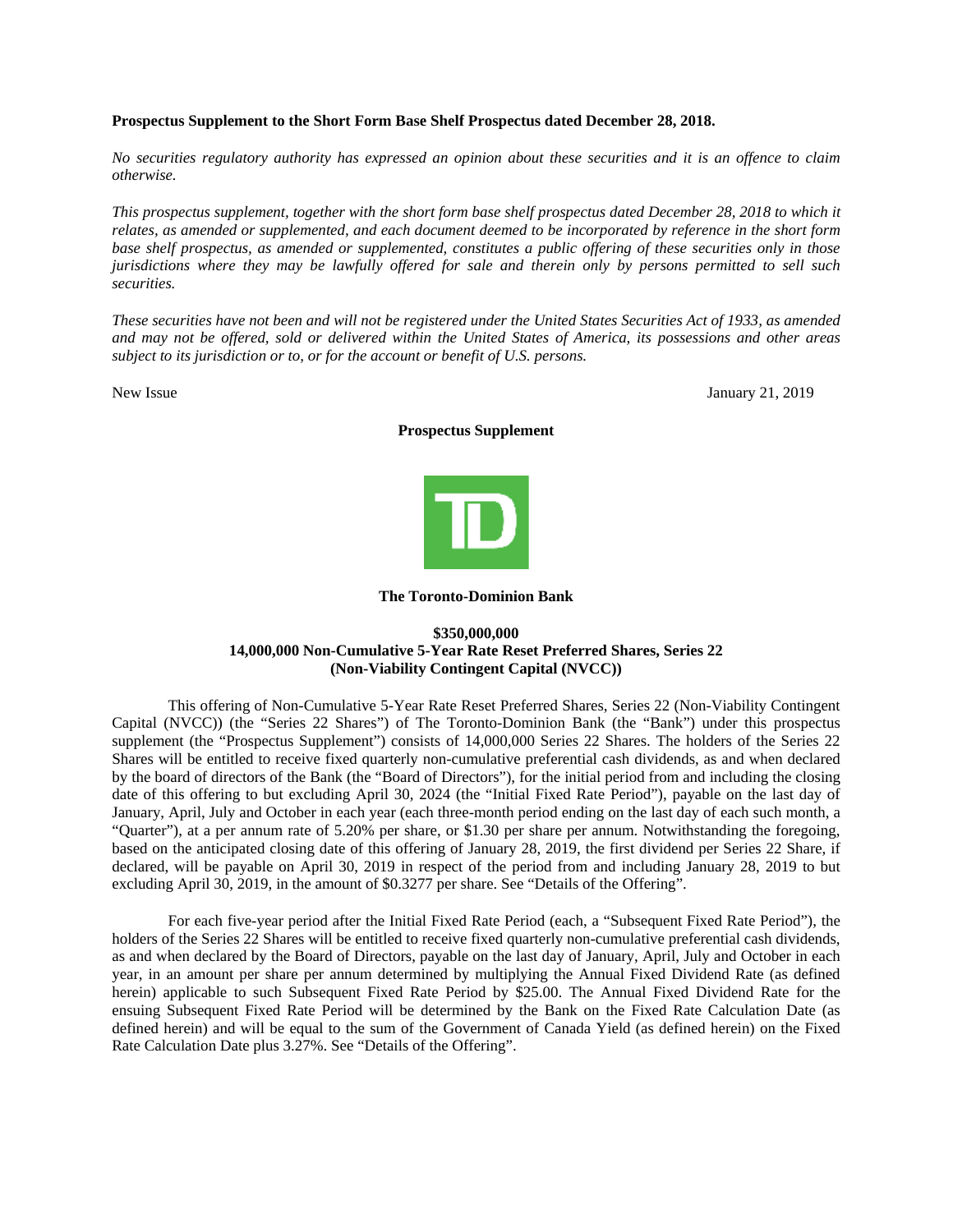### **Option to Convert Into Series 23 Shares**

The holders of the Series 22 Shares will have the right, at their option, to convert their shares into Non-Cumulative Floating Rate Preferred Shares, Series 23 of the Bank (the "Series 23 Shares"), subject to certain conditions, on April 30, 2024 and on April 30 every five years thereafter. The holders of the Series 23 Shares will be entitled to receive quarterly floating rate non-cumulative preferential cash dividends, as and when declared by the Board of Directors, payable on the last day of January, April, July and October in each year (the initial quarterly dividend period and each subsequent quarterly dividend period is referred to as a "Quarterly Floating Rate Period") in an amount per share determined by multiplying the applicable Floating Quarterly Dividend Rate (as defined herein) by \$25.00. The Floating Quarterly Dividend Rate will be equal to the sum of the T-Bill Rate (as defined herein) plus 3.27% (calculated on the basis of the actual number of days elapsed in the applicable Quarterly Floating Rate Period divided by 365) determined on the Floating Rate Calculation Date (as defined herein). See "Details of the Offering".

**Upon the occurrence of a Trigger Event (as defined herein), each Series 22 Share and/or Series 23 Share will be automatically and immediately converted, on a full and permanent basis, without the consent of the holders thereof, into that number of fully-paid common shares of the Bank ("Common Shares") determined by dividing the Share Value (as defined herein) in respect of such Series 22 Shares and/or Series 23 Shares by the Conversion Price (as defined herein) (a "Contingent Conversion"). Investors should therefore carefully consider the disclosure with respect to the Bank, the Series 22 Shares, the Series 23 Shares, the Common Shares and the consequences of a Trigger Event included and incorporated by reference in this Prospectus Supplement.** 

## **An investment in the Series 22 Shares is subject to certain risks. See "Risk Factors".**

Subject to the provisions of the *Bank Act* (Canada) (the "Bank Act"), including the consent of the Superintendent of Financial Institutions (Canada) (the "Superintendent"), on April 30, 2024 and on April 30 every five years thereafter, the Bank may redeem all or any part of the then outstanding Series 22 Shares, at the Bank's option without the consent of the holder, by the payment in cash of a sum per share so redeemed equal to \$25.00 together with all declared and unpaid dividends to the date fixed for redemption. See "Details of the Offering".

The Series 22 Shares and the Series 23 Shares do not have a fixed maturity date and are not redeemable at the option of the holders of the Series 22 Shares or the Series 23 Shares, respectively. See "Risk Factors".

The Toronto Stock Exchange (the "TSX") has conditionally approved the listing of the Series 22 Shares, the Series 23 Shares and the underlying Common Shares that would be issued upon a Contingent Conversion subject to the Bank fulfilling all of the requirements of the TSX on or before April 18, 2019. The Bank will also apply to list the underlying Common Shares that would be issued upon a Contingent Conversion on the New York Stock Exchange. Listing will be subject to the Bank fulfilling all requirements of the New York Stock Exchange.

## **PRICE: \$25.00 per Series 22 Share to Yield initially 5.20%**

The Underwriters (as defined herein), as principals, conditionally offer the Series 22 Shares, subject to prior sale, if, as and when issued by the Bank and accepted by the Underwriters in accordance with the conditions contained in the Underwriting Agreement referred to under "Plan of Distribution", and subject to approval of certain legal matters on behalf of the Bank by McCarthy Tétrault LLP and on behalf of the Underwriters by Fasken Martineau DuMoulin LLP. **TD Securities Inc., one of the Underwriters, is a wholly-owned subsidiary of the Bank. By virtue of such ownership, the Bank is a related and connected issuer of TD Securities Inc. under applicable securities legislation.** See "Plan of Distribution".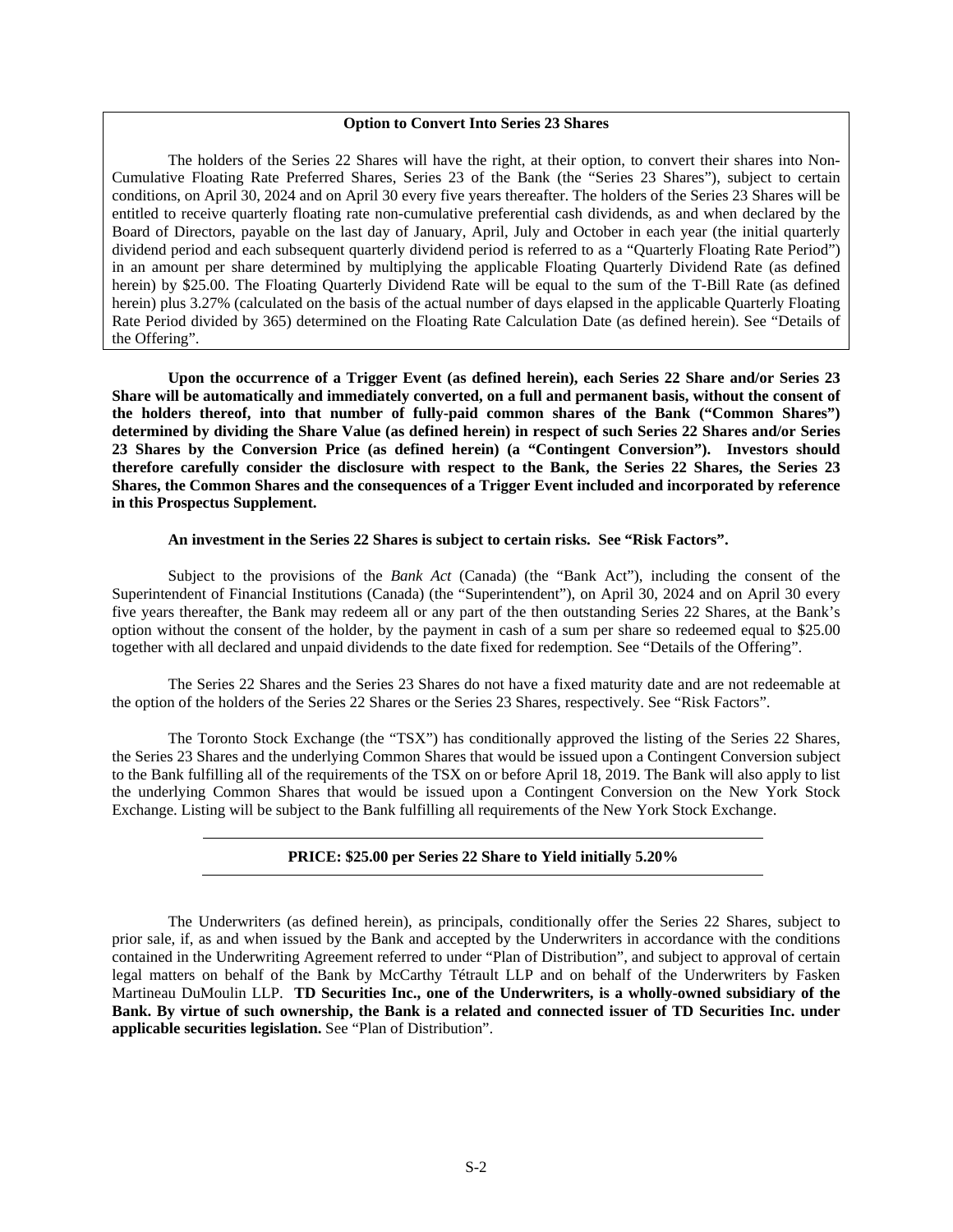|                     | <b>Price to the</b> | Underwriters'            | <b>Net Proceeds</b>  |
|---------------------|---------------------|--------------------------|----------------------|
|                     | Public              | $\mathbf{F}$ ee $^{(1)}$ | to the Bank $^{(2)}$ |
| Per Series 22 Share | \$25.00             | \$0.75                   | \$24.25              |
| Total               | \$350,000,000       | \$10,500,000             | \$339,500,000        |

(1) The Underwriters' fee is \$0.25 for each Series 22 Share sold to certain institutions and \$0.75 per Series 22 Share for all other shares sold. The Underwriters' fee set forth in the table assumes that no shares are sold to such institutions.

(2) Before deduction of expenses of the issue estimated at \$400,000, which, together with the Underwriters' fee, are payable by the Bank.

In connection with this offering, the Underwriters may over allot or effect transactions that stabilize or maintain the market price of the Series 22 Shares in accordance with applicable market stabilization rules. **The Underwriters may offer the Series 22 Shares at a lower price than stated above. See "Plan of Distribution".** 

Subscriptions for Series 22 Shares will be received by the Underwriters subject to rejection or allotment in whole or in part and the right is reserved to close the subscription books at any time without notice. It is expected that the closing date will be on or about January 28, 2019 or such later date as the Bank and the Underwriters may agree, but in any event not later than February 28, 2019. A book-entry only certificate representing the Series 22 Shares will be issued in registered form only to CDS Clearing and Depository Services Inc. ("CDS"), or its nominee, and will be deposited with CDS on closing of this offering. A purchaser of the Series 22 Shares will receive only a customer confirmation from the registered dealer who is a CDS participant and from or through whom the Series 22 Shares are purchased. See "Details of the Offering — Depository Services".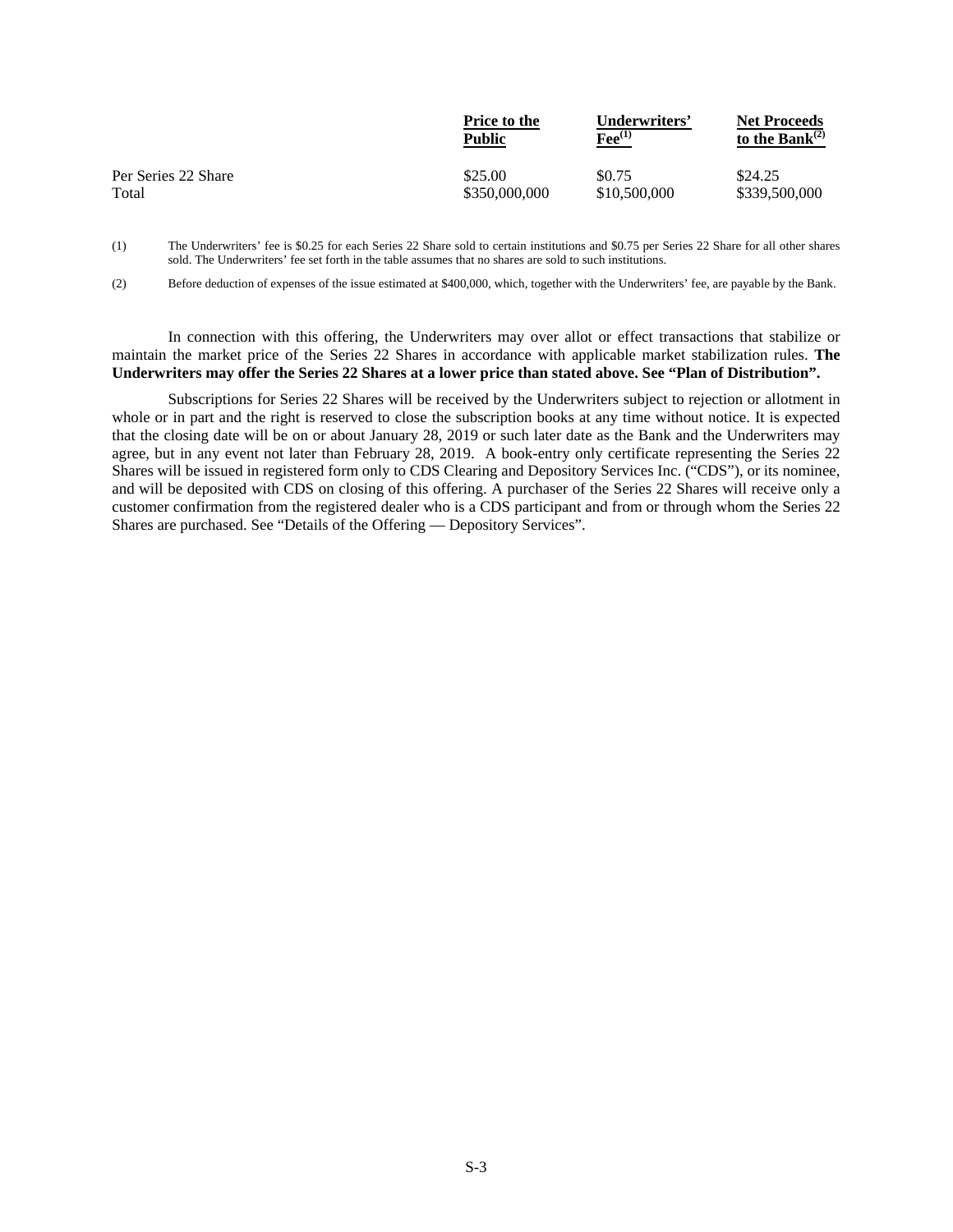## **TABLE OF CONTENTS**

| Page |
|------|
|      |
|      |
|      |
|      |
|      |
|      |
|      |
|      |
|      |
|      |
|      |
|      |
|      |
|      |
|      |
|      |
|      |

In this Prospectus Supplement, unless otherwise indicated, capitalized terms which are defined in the accompanying short form base shelf prospectus of the Bank dated December 28, 2018 (the "Prospectus") are used herein with the meanings defined therein.

#### **ELIGIBILITY FOR INVESTMENT**

In the opinion of McCarthy Tétrault LLP, counsel to the Bank, and Fasken Martineau DuMoulin LLP, counsel to the Underwriters, the Series 22 Shares to be issued under this Prospectus Supplement, if issued on the date hereof, would be, on such date, qualified investments under the *Income Tax Act* (Canada) (the "Tax Act") and the regulations thereunder for trusts governed by registered retirement savings plans ("RRSPs"), registered retirement income funds ("RRIFs"), deferred profit sharing plans, registered education savings plans ("RESPs"), registered disability savings plans ("RDSPs") and tax-free savings accounts ("TFSAs"). The Series 22 Shares will not be prohibited investments (as defined in the Tax Act) on such date for a TFSA, RDSP, RESP, RRSP or RRIF provided that, for purposes of subsection 207.01(4) of the Tax Act, the holder of the TFSA or RDSP, the subscriber of the RESP or the annuitant of the RRSP or RRIF, as the case may be, deals at arm's length with the Bank and does not have a significant interest (within the meaning of the Tax Act) in the Bank, or provided that such shares constitute "excluded property" (as defined in subsection 207.01(1) of the Tax Act) for the TFSA, RDSP, RESP, RRSP or RRIF, as the case may be. Holders of TFSAs or RDSPs, subscribers of RESPs and annuitants of RRSPs or RRIFs should consult their own tax advisors in this regard.

### **CAUTION REGARDING FORWARD-LOOKING STATEMENTS**

This Prospectus Supplement, including those documents incorporated by reference, may contain forwardlooking statements. All such statements are made pursuant to the "safe harbour" provisions of, and are intended to be forward-looking statements under, applicable Canadian and U.S. securities legislation, including the U.S. Private Securities Litigation Reform Act of 1995. Forward-looking statements include, but are not limited to, statements made in this Prospectus Supplement, the Bank's management's discussion & analysis for the fiscal year ended October 31, 2018 (the "2018 MD&A") under the heading "Economic Summary and Outlook", for the Canadian Retail, U.S. Retail, and Wholesale Banking segments under the heading "Business Outlook and Focus for 2019" and for the Corporate segment "Focus for 2019", and in other statements regarding the Bank's objectives and priorities for 2019 and beyond and strategies to achieve them, the regulatory environment in which the Bank operates and the Bank's anticipated financial performance. Forward-looking statements are typically identified by words such as "will", "would", "should", "believe", "expect", "anticipate", "intend", "estimate", "plan", "goal", "target", "may", and "could".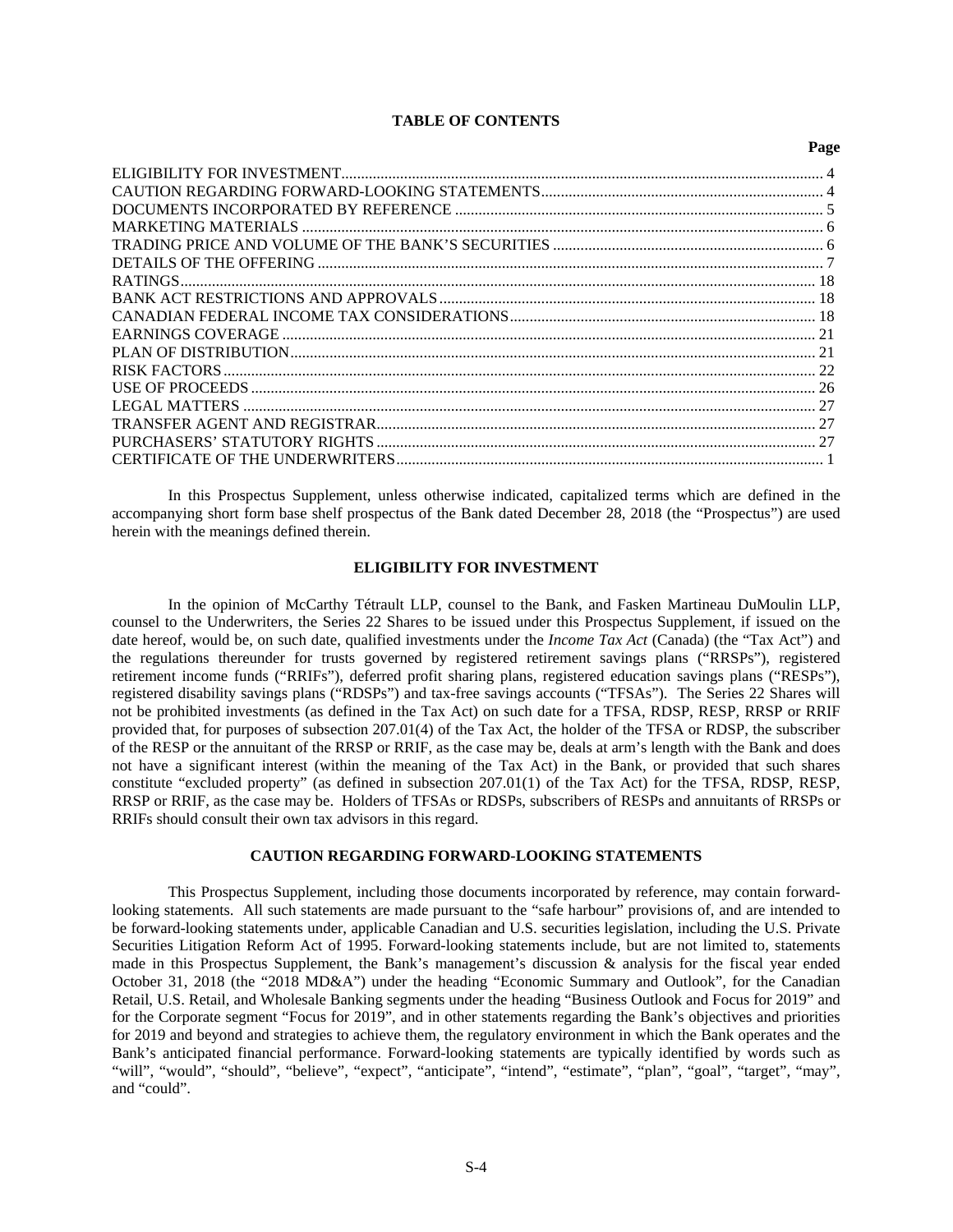By their very nature, these forward-looking statements require the Bank to make assumptions and are subject to inherent risks and uncertainties, general and specific. Especially in light of the uncertainty related to the physical, financial, economic, political, and regulatory environments, such risks and uncertainties – many of which are beyond the Bank's control and the effects of which can be difficult to predict – may cause actual results to differ materially from the expectations expressed in the forward-looking statements. Risk factors that could cause, individually or in the aggregate, such differences include: credit, market (including equity, commodity, foreign exchange, interest rate and credit spreads), liquidity, operational (including technology and infrastructure), reputational, insurance, strategic, regulatory, legal, environmental, capital adequacy, and other risks. Examples of such risk factors include the general business and economic conditions in the regions in which the Bank operates; the ability of the Bank to execute on long-term and shorter-term strategic priorities, including the successful completion of acquisitions and strategic plans; the ability of the Bank to attract, develop, and retain key executives; disruptions in or attacks (including cyber-attacks) on the Bank's information technology, internet, network access, or other voice or data communications systems or services; the evolution of various types of fraud or other criminal behaviour to which the Bank is exposed; the failure of third parties to comply with their obligations to the Bank or its affiliates, including relating to the care and control of information; the impact of new and changes to, or application of, current laws and regulations, including without limitation tax laws, capital guidelines and liquidity regulatory guidance and the bank recapitalization "bail-in" regime; exposure related to significant litigation and regulatory matters; increased competition, from incumbents and non-traditional competitors, including Fintech and big technology competitors; changes to the Bank's credit ratings; changes in currency and interest rates (including the possibility of negative interest rates); increased funding costs and market volatility due to market illiquidity and competition for funding; critical accounting estimates and changes to accounting standards, policies and methods used by the Bank; existing and potential international debt crises; and the occurrence of natural and unnatural catastrophic events and claims resulting from such events. The Bank cautions that the preceding list is not exhaustive of all possible risk factors and other factors could also adversely affect the Bank's results. For more detailed information, please refer to the "Risk Factors and Management", and "Significant Events and Pending Acquisitions" sections of the 2018 MD&A, as may be updated in subsequently filed quarterly reports to shareholders. All such factors should be considered carefully, as well as other uncertainties and potential events, and the inherent uncertainty of forward-looking statements, when making decisions with respect to the Bank and the Bank cautions readers not to place undue reliance on the Bank's forward-looking statements.

Material economic assumptions underlying the forward-looking statements contained in this Prospectus Supplement or any documents incorporated by reference herein are set out in the 2018 MD&A under the headings "Economic Summary and Outlook", for the Canadian Retail, U.S. Retail, and Wholesale Banking segments, "Business Outlook and Focus for 2019", and for the Corporate segment, "Focus for 2019", each as may be updated in subsequently filed quarterly reports to shareholders.

Any forward-looking statements contained in this Prospectus Supplement represent the views of management only as of the date of this Prospectus Supplement and are presented for the purpose of assisting prospective purchasers of the Bank's securities in understanding the Bank's financial position, objectives and priorities and anticipated financial performance as at and for the periods ended on the dates presented, and may not be appropriate for other purposes. The Bank does not undertake to update any forward-looking statements, whether written or oral, that may be made from time to time by or on its behalf, except as required under applicable securities legislation. See "Risk Factors".

## **DOCUMENTS INCORPORATED BY REFERENCE**

This Prospectus Supplement is deemed to be incorporated by reference into the Prospectus solely for the purpose of the offering of the Series 22 Shares. Other documents are also incorporated or deemed to be incorporated by reference into the Prospectus and reference should be made to the Prospectus for full particulars thereof. In addition, the following documents filed with the Superintendent and the various securities commissions or similar authorities in Canada are incorporated by reference into this Prospectus Supplement:

> (i) the initial term sheet delivered to potential investors with respect to this offering dated January 17, 2019 (the "Initial Term Sheet"); and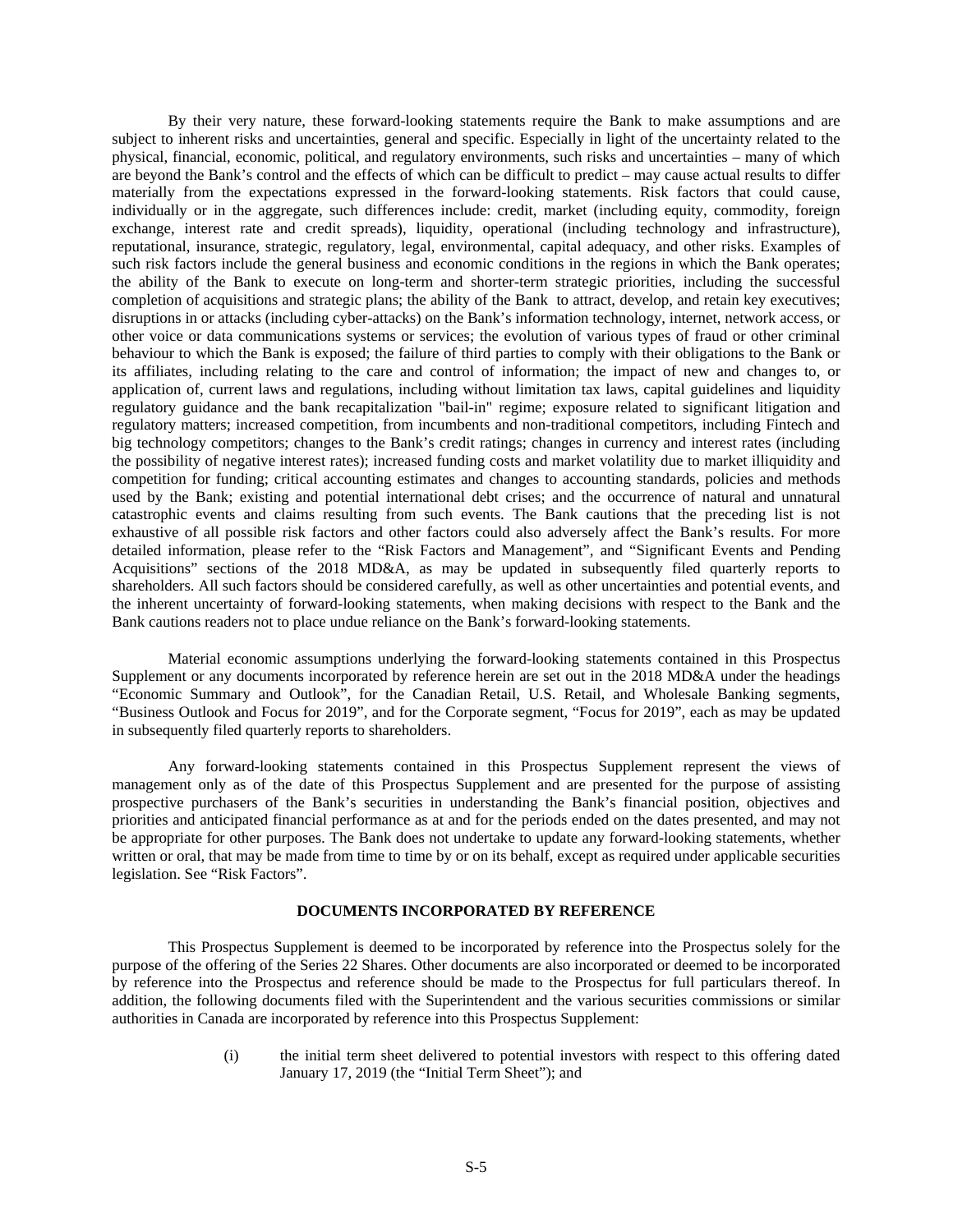(ii) the revised term sheet delivered to potential investors with respect to this offering dated January 17, 2019 (the "Revised Term Sheet", together with the Initial Term Sheet, the "Marketing Materials").

Any statement contained in this Prospectus Supplement or in a document incorporated or deemed to be incorporated by reference herein shall be deemed to be modified or superseded for the purposes of this Prospectus Supplement to the extent that a statement contained herein or in any other subsequently filed document which also is or is deemed to be incorporated by reference herein modifies or supersedes such statement. The modifying or superseding statement need not state that it has modified or superseded a prior statement or include any other information set forth in the document that it modifies or supersedes. The making of a modifying or superseding statement is not to be deemed an admission for any purposes that the modified or superseded statement, when made, constituted a misrepresentation, an untrue statement of a material fact or an omission to state a material fact that was required to be stated or that was necessary to make a statement not misleading in light of the circumstances in which it was made. Any statement so modified or superseded shall not be deemed, except as so modified or superseded, to constitute a part of this Prospectus Supplement.

## **MARKETING MATERIALS**

The Marketing Materials are not part of this Prospectus Supplement or the Prospectus to the extent that the contents of such materials have been modified or superseded by a statement contained in this Prospectus Supplement or any amendment. In addition, any template version of any other marketing materials filed with the securities commission or similar authority in each of the provinces and territories of Canada in connection with this offering after the date hereof but prior to the termination of the distribution of the Series 22 Shares under this Prospectus Supplement is deemed to be incorporated by reference herein and in the Prospectus.

# **TRADING PRICE AND VOLUME OF THE BANK'S SECURITIES**

The following chart sets out the trading price and volume of the Bank's securities on the TSX during the 12 months preceding the date of this Prospectus Supplement.

|                                                     | Jan<br>2018              | Feb<br>2018              | Mar<br>2018              | Apr<br>2018              | May<br>2018              | June<br>2018             | July<br>2018             | Aug<br>2018              | <b>Sept</b><br>2018      | Oct<br>2018              | <b>Nov</b><br>2018       | Dec<br>2018              | Jan 1,<br>2019 to<br>Jan 18,<br>2019 |
|-----------------------------------------------------|--------------------------|--------------------------|--------------------------|--------------------------|--------------------------|--------------------------|--------------------------|--------------------------|--------------------------|--------------------------|--------------------------|--------------------------|--------------------------------------|
| <b>COMMON SHARES</b>                                |                          |                          |                          |                          |                          |                          |                          |                          |                          |                          |                          |                          |                                      |
| High (\$)<br>Low $(\$)$<br>Vol. ('000)              | 75.21<br>73.16<br>66,822 | 75.67<br>69.21<br>73,716 | 76.65<br>72.17<br>82,349 | 73.27<br>69.37<br>56,470 | 76.81<br>71.90<br>75,987 | 77.47<br>74.85<br>74,506 | 77.17<br>75.45<br>44,755 | 79.54<br>76.38<br>53,733 | 80.05<br>78.05<br>60,650 | 79.24<br>71.31<br>75,110 | 74.26<br>70.32<br>62,809 | 74.40<br>65.56<br>89,169 | 72.58<br>67.12<br>58,699             |
|                                                     | <b>PREFERRED SHARES</b>  |                          |                          |                          |                          |                          |                          |                          |                          |                          |                          |                          |                                      |
| Series 1<br>High $(\$)$<br>Low $(\$)$<br>Vol ('000) | 24.26<br>23.59<br>1,267  | 24.13<br>23.42<br>822    | 23.65<br>23.18<br>1.648  | 23.24<br>22.55<br>439    | 23.71<br>22.64<br>432    | 23.58<br>23.16<br>263    | 23.79<br>23.10<br>147    | 23.88<br>23.54<br>194    | 23.70<br>23.25<br>164    | 23.89<br>22.045<br>354   | 23.02<br>20.17<br>248    | 21.23<br>17.76<br>527    | 20.63<br>18.70<br>162                |
| Series 3<br>High $(\$)$<br>Low $(\$)$<br>Vol ('000) | 24.04<br>23.43<br>224    | 23.99<br>23.27<br>143    | 23.64<br>22.92<br>590    | 23.15<br>22.46<br>624    | 23.75<br>22.68<br>322    | 23.54<br>23.12<br>286    | 23.79<br>23.17<br>133    | 23.80<br>23.50<br>397    | 23.70<br>23.27<br>75     | 24.08<br>21.71<br>311    | 23.02<br>20.15<br>232    | 21.13<br>17.75<br>380    | 20.59<br>18.70<br>116                |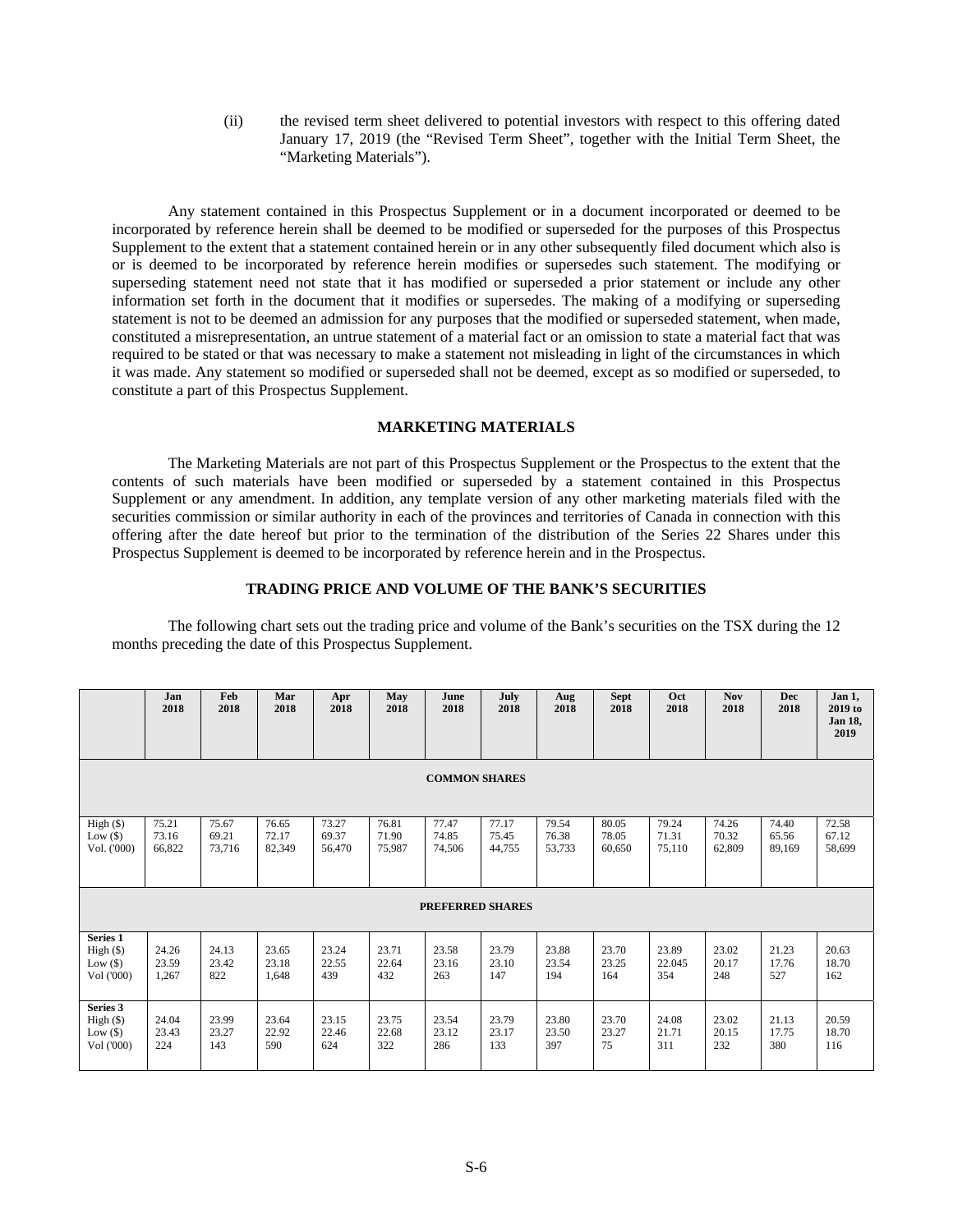|                                                             | Jan<br>2018           | Feb<br>2018           | Mar<br>2018             | Apr<br>2018             | May<br>2018           | June<br>2018          | July<br>2018          | Aug<br>2018           | <b>Sept</b><br>2018     | Oct<br>2018             | <b>Nov</b><br>2018      | <b>Dec</b><br>2018    | Jan 1,<br>2019 to<br>Jan 18,<br>2019 |
|-------------------------------------------------------------|-----------------------|-----------------------|-------------------------|-------------------------|-----------------------|-----------------------|-----------------------|-----------------------|-------------------------|-------------------------|-------------------------|-----------------------|--------------------------------------|
| Series 5<br>High (\$)<br>Low $(\$)$                         | 23.86<br>23.25        | 23.75<br>23.00        | 23.39<br>22.85          | 22.97<br>22.38          | 23.60<br>22.50        | 23.44<br>22.96        | 23.71<br>23.00        | 23.77<br>23.35        | 23.77<br>23.10          | 23.77<br>21.74          | 22.76<br>19.81          | 21.00<br>17.66        | 20.48<br>18.35                       |
| Vol ('000)<br>Series <sub>7</sub>                           | 549                   | 566                   | 1,299                   | 198                     | 687                   | 246                   | 299                   | 452                   | 278                     | 458                     | 248                     | 523                   | 131                                  |
| High (\$)<br>Low $(\$)$<br>Vol. ('000)                      | 24.99<br>24.24<br>340 | 24.94<br>24.15<br>616 | 24.54<br>24.13<br>246   | 24.36<br>23.91<br>283   | 24.86<br>24.24<br>345 | 24.72<br>24.32<br>86  | 24.68<br>24.26<br>386 | 24.75<br>24.51<br>240 | 24.72<br>24.38<br>205   | 25.00<br>23.21<br>288   | 24.35<br>21.45<br>86    | 22.47<br>19.98<br>279 | 22.34<br>20.54<br>255                |
| Series 9<br>High(\$)<br>Low $(\$)$<br>Vol. ('000)           | 25.25<br>24.60<br>176 | 25.06<br>24.40<br>57  | 24.75<br>24.12<br>378   | 24.48<br>24.07<br>105   | 24.99<br>24.40<br>475 | 24.84<br>24.50<br>128 | 24.92<br>24.43<br>42  | 24.95<br>24.72<br>82  | 24.97<br>24.59<br>103   | 25.05<br>23.43<br>109   | 24.42<br>21.97<br>206   | 22.86<br>20.20<br>99  | 23.04<br>21.17<br>290                |
| Series 11<br>High(\$)<br>Low $(\$)$<br>Vol. ('000)          | 25.55<br>24.99<br>134 | 25.10<br>24.81<br>125 | 24.95<br>24.66<br>77    | 24.91<br>24.30<br>85    | 24.60<br>24.37<br>63  | 25.10<br>24.50<br>41  | 25.18<br>24.72<br>44  | 24.99<br>24.76<br>47  | 24.98<br>24.75<br>34    | 24.99<br>23.42<br>170   | 24.24<br>23.35<br>100   | 24.43<br>23.40<br>75  | 24.41<br>23.85<br>38                 |
| Series 12<br>High (\$)<br>Low $(\$)$<br>Vol. ('000)         | 27.19<br>26.44<br>252 | 26.61<br>26.16<br>220 | 26.75<br>26.36<br>773   | 26.80<br>26.25<br>436   | 26.65<br>26.34<br>846 | 26.62<br>26.30<br>451 | 26.63<br>26.22<br>163 | 26.50<br>26.25<br>294 | 26.64<br>26.15<br>245   | 26.59<br>25.71<br>292   | 26.15<br>25.63<br>830   | 26.16<br>25.45<br>290 | 26.08<br>25.55<br>242                |
| Series 14<br>High (\$)<br>Low $(\$)$<br>Vol. ('000)         | 26.48<br>25.92<br>646 | 26.25<br>25.79<br>303 | 26.25<br>25.81<br>898   | 26.24<br>25.72<br>415   | 26.27<br>25.90<br>269 | 26.17<br>25.99<br>176 | 26.16<br>25.80<br>175 | 26.18<br>25.97<br>575 | 26.08<br>25.83<br>708   | 26.12<br>25.25<br>761   | 25.75<br>25.25<br>1,413 | 25.65<br>25.15<br>512 | 25.64<br>25.11<br>417                |
| Series 16<br>High (\$)<br>Low $($ )<br>Vol. ('000)          | 25.90<br>25.25<br>283 | 25.60<br>25.00<br>282 | 25.74<br>25.05<br>231   | 25.30<br>24.82<br>419   | 25.45<br>25.12<br>224 | 25.35<br>24.92<br>407 | 25.57<br>24.98<br>206 | 25.60<br>25.31<br>409 | 25.43<br>25.00<br>206   | 25.42<br>24.30<br>304   | 25.10<br>23.05<br>278   | 24.05<br>21.10<br>293 | 23.65<br>21.83<br>261                |
| Series $18^{(1)}$<br>High (\$)<br>Low $(\$)$<br>Vol. ('000) |                       |                       | 25.25<br>24.94<br>1,319 | 25.73<br>24.90<br>1,469 | 25.68<br>25.00<br>359 | 25.30<br>25.04<br>181 | 25.63<br>24.95<br>144 | 25.72<br>25.29<br>109 | 25.67<br>25.01<br>246   | 25.54<br>24.71<br>245   | 25.18<br>22.49<br>163   | 22.90<br>20.05<br>659 | 23.54<br>21.84<br>180                |
| Series $20^{(2)}$<br>High (\$)<br>Low $($ )<br>Vol. ('000)  |                       |                       |                         |                         |                       |                       |                       | ÷,                    | 25.17<br>24.86<br>1,861 | 25.25<br>24.55<br>1,532 | 24.99<br>22.23<br>329   | 23.25<br>19.90<br>780 | 23.40<br>21.80<br>189                |

(1) The Series 18 Shares were issued on March 14, 2018.<br>
(2) The Series 20 Shares were issued on September 13, 20

The Series 20 Shares were issued on September 13, 2018.

## **DETAILS OF THE OFFERING**

The following is a summary of certain provisions attaching to the Series 22 Shares as a series and the Series 23 Shares as a series, each of which represents a series of Class A First Preferred Shares. See "Description of Preferred Shares" in the Prospectus for a description of the general terms and provisions of the Class A First Preferred Shares as a class.

## **Certain Provisions of the Series 22 Shares as a Series**

### *Definition of Terms*

The following definitions are relevant to the Series 22 Shares.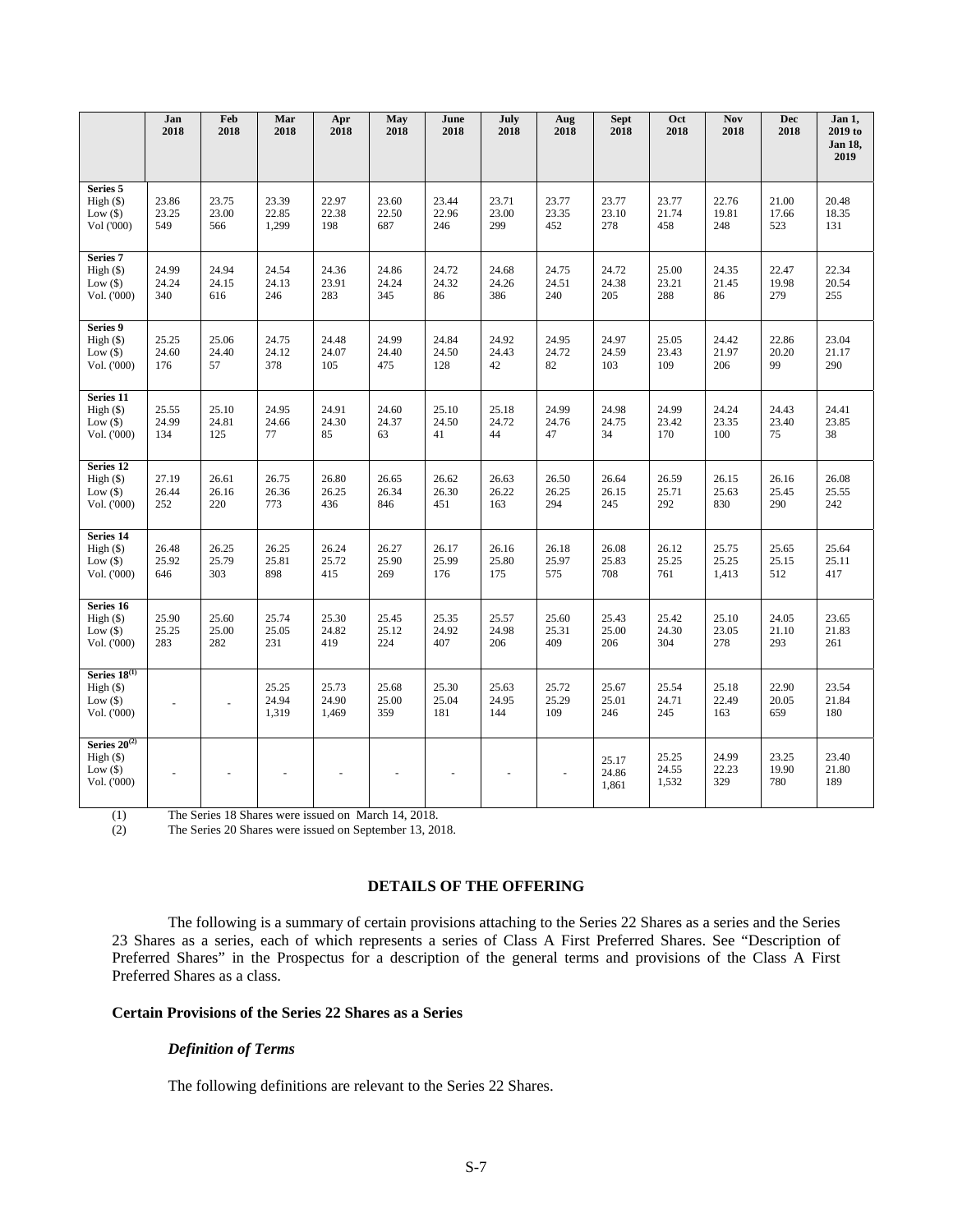**"Annual Fixed Dividend Rate"** means, for any Subsequent Fixed Rate Period, the rate of interest (expressed as a percentage rate rounded to the nearest one hundred-thousandth of one percent (with 0.000005% being rounded up)) equal to the Government of Canada Yield on the applicable Fixed Rate Calculation Date plus 3.27%.

**"Bloomberg Screen GCAN5YR Page"** means the display designated as page ''GCAN5YR<INDEX>'' on the Bloomberg Financial L.P. service (or such other page as may replace the GCAN5YR page on that service) for purposes of displaying Government of Canada bond yields.

"Fixed Rate Calculation Date" means, for any Subsequent Fixed Rate Period, the 30<sup>th</sup> day prior to the first day of such Subsequent Fixed Rate Period.

**"Government of Canada Yield"** means, on any date, the yield to maturity on such date (assuming semiannual compounding) of a Canadian dollar denominated non-callable Government of Canada bond with a term to maturity of five years as quoted as of 10:00 a.m. (Toronto time) on such date and which appears on the Bloomberg Screen GCAN5YR Page on such date; provided that, if such rate does not appear on the Bloomberg Screen GCAN5YR Page on such date, the Government of Canada Yield will mean the arithmetic average of the yields quoted to the Bank by two registered Canadian investment dealers selected by the Bank as being the annual yield to maturity on such date, compounded semi-annually, which a noncallable Government of Canada bond would carry if issued, in Canadian dollars in Canada, at 100% of its principal amount on such date with a term to maturity of five years.

**"Initial Fixed Rate Period"** means the period from and including the closing date of this offering to but excluding April 30, 2024.

**"Subsequent Fixed Rate Period"** means, for the initial Subsequent Fixed Rate Period, the period from and including April 30, 2024 to but excluding April 30, 2029, and for each succeeding Subsequent Fixed Rate Period, the period from and including the day immediately following the end of the immediately preceding Subsequent Fixed Rate Period to but excluding April 30 in the fifth year thereafter.

### *Issue Price*

The Series 22 Shares will have an issue price of \$25.00 per share.

### *Dividends on Series 22 Shares*

During the Initial Fixed Rate Period, the holders of the Series 22 Shares will be entitled to receive fixed quarterly non-cumulative preferential cash dividends, as and when declared by the Board of Directors, subject to the provisions of the Bank Act, payable on the last day of January, April, July and October in each year, at a per annum rate of 5.20% per share or \$1.30 per share per annum. Notwithstanding the foregoing, the first dividend per Series 22 Share, if declared, will be payable on April 30, 2019 in respect of the period from and including January 28, 2019 to but excluding April 30, 2019, in the amount of \$0.3277 per share, based on the anticipated closing date of this offering of January 28, 2019.

During each Subsequent Fixed Rate Period, the holders of the Series 22 Shares will be entitled to receive fixed quarterly non-cumulative preferential cash dividends, as and when declared by the Board of Directors, subject to the provisions of the Bank Act, payable on the last day of January, April, July and October in each year, in an amount per share per annum determined by multiplying the Annual Fixed Dividend Rate applicable to such Subsequent Fixed Rate Period by \$25.00.

The Annual Fixed Dividend Rate applicable to a Subsequent Fixed Rate Period will be determined by the Bank on the Fixed Rate Calculation Date. Such determination will, in the absence of manifest error, be final and binding upon the Bank and upon all holders of the Series 22 Shares. The Bank will, on the Fixed Rate Calculation Date, give written notice of the Annual Fixed Dividend Rate for the ensuing Subsequent Fixed Rate Period to the registered holders of the then outstanding Series 22 Shares.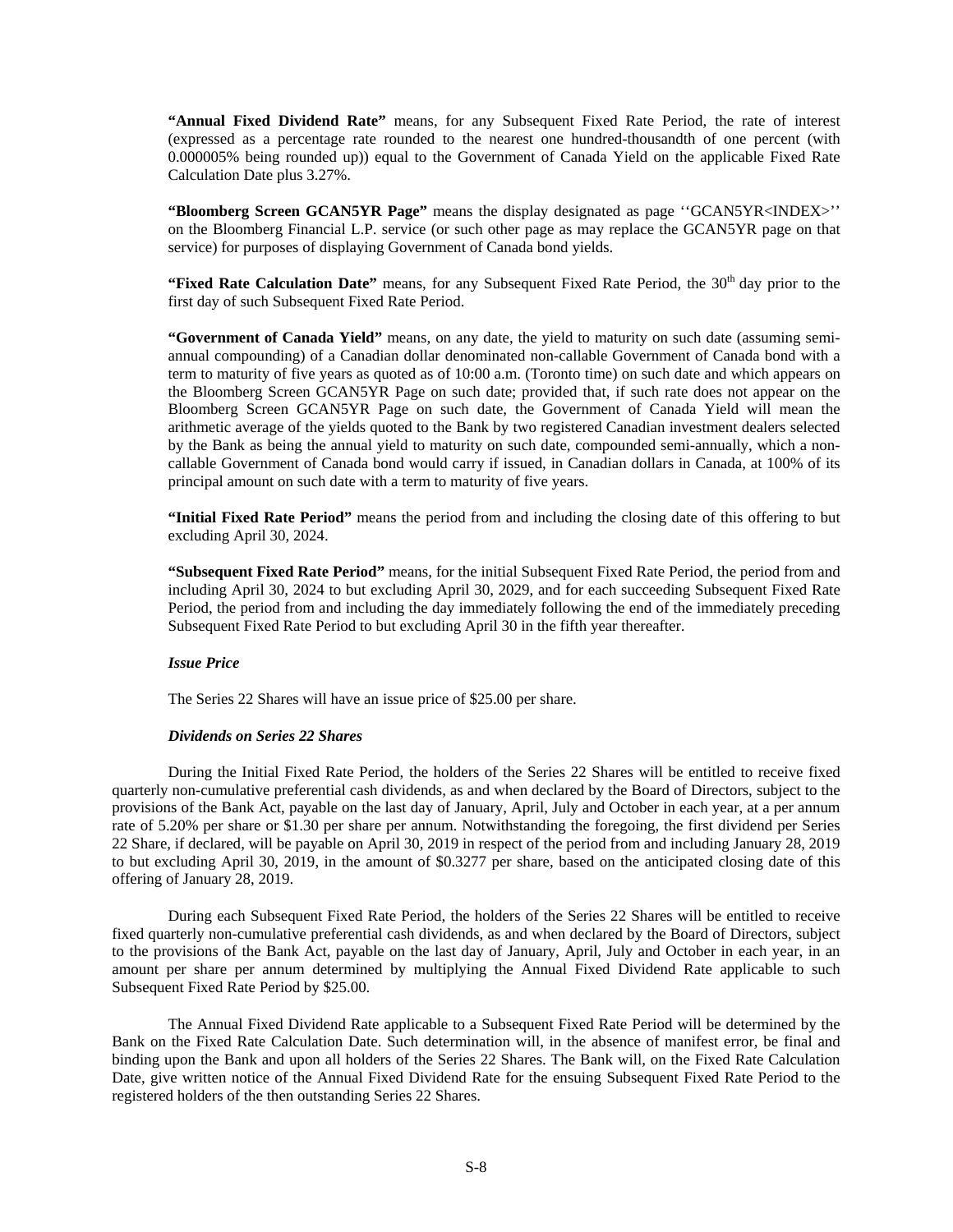If the Board of Directors does not declare a dividend, or any part thereof, on the Series 22 Shares on or before the dividend payment date therefor, then the rights of the holders of the Series 22 Shares to such dividend, or to any part thereof, will be extinguished.

#### *Redemption of Series 22 Shares*

The Series 22 Shares will not be redeemable prior to April 30, 2024. Subject to the provisions of the Bank Act, including the prior consent of the Superintendent, and to the provisions described below under " — Certain Provisions Common to the Series 22 Shares and the Series 23 Shares — Restrictions on Dividends and Retirement of Series 22 Shares and Series 23 Shares", on April 30, 2024 and on April 30 every five years thereafter, the Bank may redeem all or any part of the then outstanding Series 22 Shares, at the Bank's option without the consent of the holder, by the payment in cash of a sum per share so redeemed equal to \$25.00 together with all declared and unpaid dividends to the date fixed for redemption.

Notice of any redemption of the Series 22 Shares will be given in writing by the Bank not more than 60 days and not less than 30 days prior to the date fixed for redemption. If less than all of the outstanding Series 22 Shares are at any time to be redeemed, the shares to be redeemed will be selected pro rata disregarding fractions or in such other manner as the Bank may determine.

### *Conversion of Series 22 Shares into Series 23 Shares*

The holders of the Series 22 Shares will have the right, at their option, on April 30, 2024 and on April 30 every five years thereafter (each, a "Series 22 Conversion Date"), to convert, subject to the restrictions on conversion described below and the payment or delivery to the Bank of evidence of payment of the tax (if any) payable, all or any of their Series 22 Shares into Series 23 Shares on the basis of one Series 23 Share for each Series 22 Share. Notice of a holder's intention to convert Series 22 Shares is irrevocable and must be received by the Bank not earlier than the  $30<sup>th</sup>$  day prior to, but not later than 5:00 p.m. (Toronto time) on the  $15<sup>th</sup>$  day preceding, a Series 22 Conversion Date.

The Bank will, not more than 60 and not less than 30 days prior to the applicable Series 22 Conversion Date, give notice in writing to the then registered holders of the Series 22 Shares of the above-mentioned conversion right. On the  $30<sup>th</sup>$  day prior to each Series 22 Conversion Date, the Bank will give notice in writing to the then registered holders of the Series 22 Shares of the Annual Fixed Dividend Rate for the next succeeding Subsequent Fixed Rate Period and the Floating Quarterly Dividend Rate applicable to the Series 23 Shares for the next succeeding Quarterly Floating Rate Period.

The holders of the Series 22 Shares will not be entitled to convert their shares into Series 23 Shares if the Bank determines that there would remain outstanding on a Series 22 Conversion Date less than 1,000,000 Series 23 Shares, after having taken into account all Series 22 Shares tendered for conversion into Series 23 Shares and all Series 23 Shares tendered for conversion into Series 22 Shares. The Bank will give notice in writing thereof to all registered holders of the Series 22 Shares at least seven days prior to the applicable Series 22 Conversion Date. Furthermore, if the Bank determines that there would remain outstanding on a Series 22 Conversion Date less than 1,000,000 Series 22 Shares, after having taken into account all Series 22 Shares tendered for conversion into Series 23 Shares and all Series 23 Shares tendered for conversion into Series 22 Shares, then, all, but not part, of the remaining outstanding Series 22 Shares will automatically be converted into Series 23 Shares on the basis of one Series 23 Share for each Series 22 Share on the applicable Series 22 Conversion Date and the Bank will give notice in writing thereof to the then registered holders of such remaining Series 22 Shares at least seven days prior to the Series 22 Conversion Date.

Upon exercise by a holder of this right to convert Series 22 Shares into Series 23 Shares, or upon automatic conversion as described above, the Bank reserves the right not to (i) deliver Series 23 Shares to any person whom the Bank or its transfer agent has reason to believe is an Ineligible Person or any person who, by virtue of that conversion, would become a Significant Shareholder, or (ii) record in its securities register a transfer or issue of Series 23 Shares to any person whom the Bank or its transfer agent has reason to believe is an Ineligible Government Holder based on a declaration submitted to the Bank or its transfer agent by or on behalf of such person. In such circumstances, the Bank or its agent will hold, as agent of any such person, all or the relevant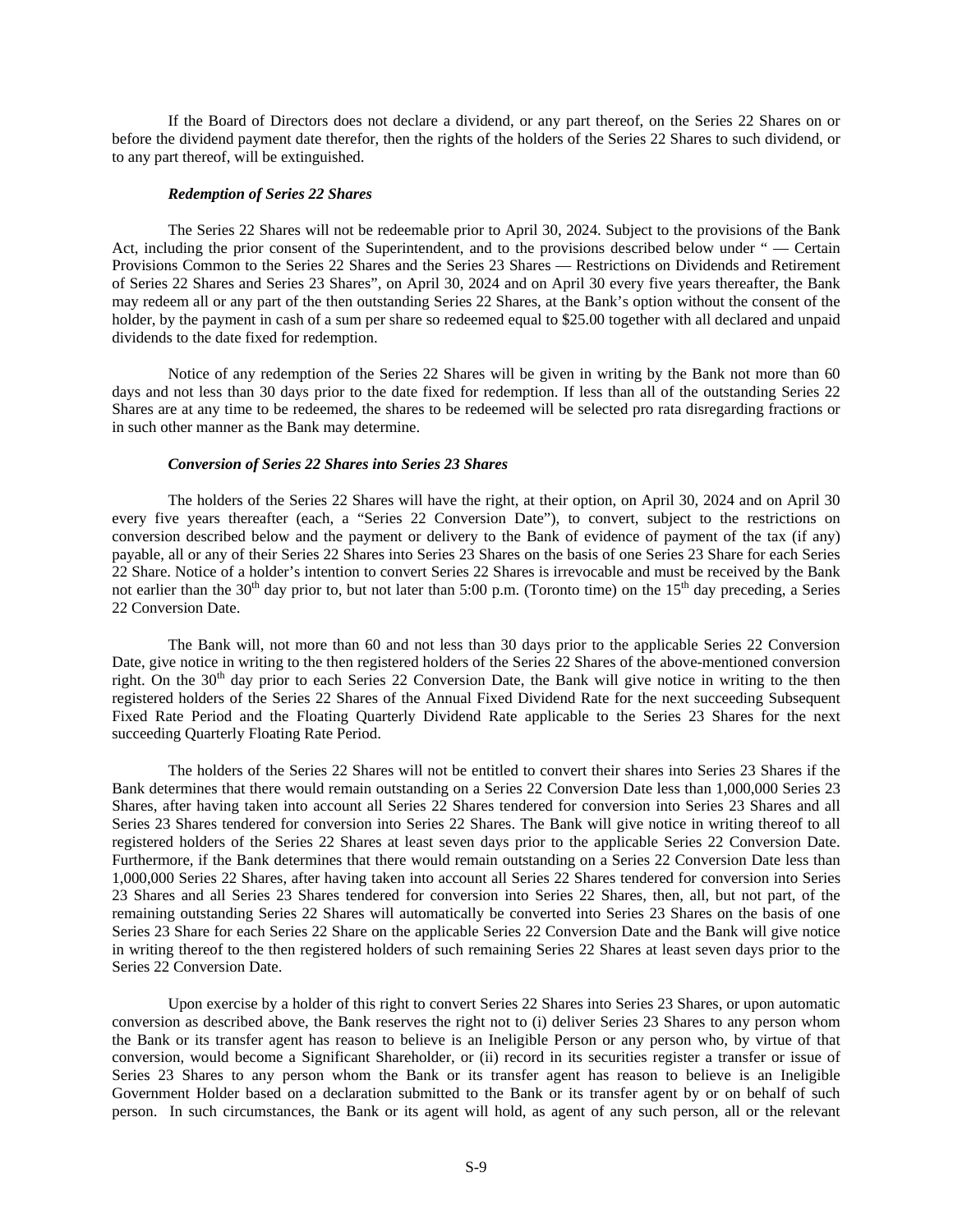number of Series 23 Shares otherwise to be delivered to such Ineligible Persons or persons who would become Significant Shareholders or registered to such Ineligible Government Holders, as the case may be, and the Bank or its agent will deliver such shares to a broker retained by the Bank for the purpose of selling such Series 23 Shares to parties other than the Bank and its affiliates on behalf of any such person. Such sales (if any) will be made at such times and at such prices, as the Bank (or its agent as directed by the Bank), in its sole discretion, may determine. Neither the Bank nor its agent will be subject to any liability for failure to sell any such Series 23 Shares on behalf of any such person or at any particular price on any particular day. The net proceeds received by the Bank or its agent from the sale of any such Series 23 Shares will be delivered to any such person, after deducting the costs of sale and any applicable withholding taxes, in accordance with CDS procedures or otherwise. See "Bank Act Restrictions and Approval" in this Prospectus Supplement and "Bank Act Restrictions and Restrictions on Payment of Dividends" in the Prospectus.

If the Bank gives notice to the registered holders of the Series 22 Shares of the redemption of all the Series 22 Shares, the Bank will not be required to give notice as provided hereunder to the registered holders of the Series 22 Shares of an Annual Fixed Dividend Rate, a Floating Quarterly Dividend Rate or of the conversion right of the holders of the Series 22 Shares and the right of any holder of Series 22 Shares to convert such Series 22 Shares will cease and terminate in that event.

### **Certain Provisions of the Series 23 Shares as a Series**

### *Definition of Terms*

The following definitions are relevant to the Series 23 Shares.

**"Floating Quarterly Dividend Rate"** means, for any Quarterly Floating Rate Period, the rate of interest (expressed as a percentage rate rounded to the nearest one hundred-thousandth of one percent (with 0.000005% being rounded up)) equal to the sum of the T-Bill Rate on the applicable Floating Rate Calculation Date plus 3.27% (calculated on the basis of the actual number of days elapsed in such Quarterly Floating Rate Period divided by 365).

"Floating Rate Calculation Date" means, for any Quarterly Floating Rate Period, the 30<sup>th</sup> day prior to the first day of such Quarterly Floating Rate Period.

**"Quarterly Commencement Date"** means the last day of January, April, July and October in each year, commencing April 30, 2024.

**"Quarterly Floating Rate Period"** means, for the initial Quarterly Floating Rate Period, the period from and including April 30, 2024 to but excluding the next following Quarterly Commencement Date, and thereafter the period from and including the day immediately following the end of the immediately preceding Quarterly Floating Rate Period to but excluding the next succeeding Quarterly Commencement Date.

**"T-Bill Rate"** means, for any Quarterly Floating Rate Period, the average yield expressed as a percentage per annum on three-month Government of Canada Treasury Bills, as reported by the Bank of Canada, for the most recent treasury bills auction preceding the applicable Floating Rate Calculation Date.

## *Issue Price*

The Series 23 Shares will have an issue price of \$25.00 per share.

## *Dividends on Series 23 Shares*

The holders of the Series 23 Shares will be entitled to receive quarterly floating rate non-cumulative preferential cash dividends, as and when declared by the Board of Directors, subject to the provisions of the Bank Act, payable on the last day of January, April, July and October in each year. Such quarterly cash dividends, if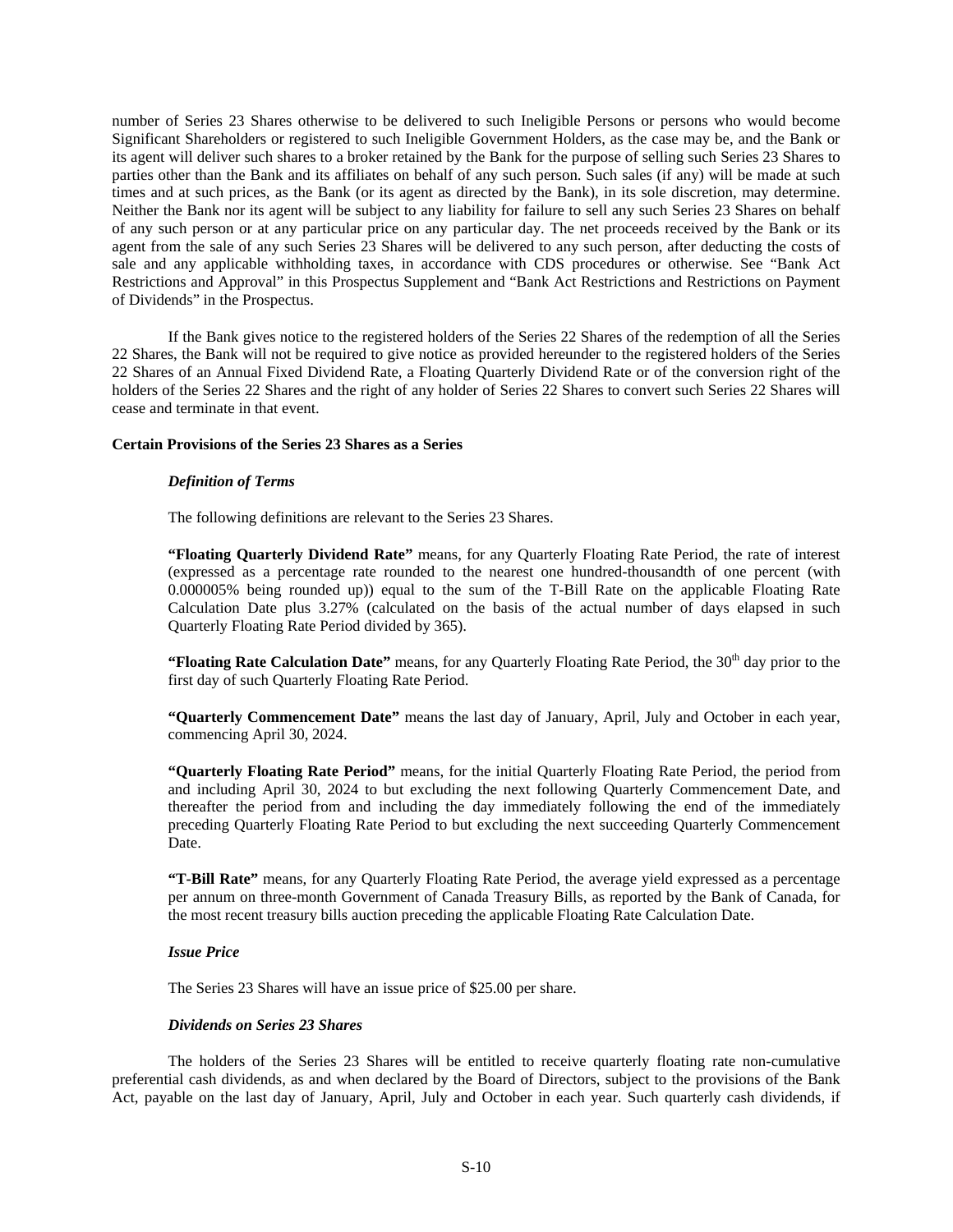declared, will be in an amount per share determined by multiplying the applicable Floating Quarterly Dividend Rate by \$25.00.

The Floating Quarterly Dividend Rate for each Quarterly Floating Rate Period will be determined by the Bank on the Floating Rate Calculation Date. Such determination will, in the absence of manifest error, be final and binding upon the Bank and upon all holders of the Series 23 Shares. The Bank will, on the Floating Rate Calculation Date, give written notice of the Floating Quarterly Dividend Rate for the ensuing Quarterly Floating Rate Period to the registered holders of the then outstanding Series 23 Shares.

If the Board of Directors does not declare a dividend, or any part thereof, on the Series 23 Shares on or before the dividend payment date therefor, then the rights of the holders of the Series 23 Shares to such dividend, or to any part thereof, will be extinguished.

### *Redemption of Series 23 Shares*

Subject to the provisions of the Bank Act, including the prior consent of the Superintendent, and to the provisions described below under " — Certain Provisions Common to the Series 22 Shares and the Series 23 Shares — Restrictions on Dividends and Retirement of Series 22 Shares and Series 23 Shares", the Bank may redeem all or any part of the then outstanding Series 23 Shares, at the Bank's option without the consent of the holder, by the payment in cash of a sum per share so redeemed equal to (i) \$25.00 in the case of redemptions on April 30, 2029 and on April 30 every five years thereafter, or (ii) \$25.50 in the case of redemptions on any other date on or after April 30, 2024, together, in each case, with all declared and unpaid dividends to the date fixed for redemption.

Notice of any redemption of the Series 23 Shares will be given in writing by the Bank not more than 60 days and not less than 30 days prior to the date fixed for redemption. If less than all of the outstanding Series 23 Shares are at any time to be redeemed, the shares to be redeemed will be selected pro rata disregarding fractions or in such other manner as the Bank may determine.

### *Conversion of Series 23 Shares into Series 22 Shares*

The holders of the Series 23 Shares will have the right, at their option, on April 30, 2029 and on April 30 every five years thereafter (each, a "Series 23 Conversion Date"), to convert, subject to the restrictions on conversion described below and the payment or delivery to the Bank of evidence of payment of the tax (if any) payable, all or any of their Series 23 Shares into Series 22 Shares on the basis of one Series 22 Share for each Series 23 Share. Notice of a holder's intention to convert Series 23 Shares is irrevocable and must be received by the Bank not earlier than the  $30<sup>th</sup>$  day prior to, but not later than 5:00 p.m. (Toronto time) on the 15th day preceding, a Series 23 Conversion Date.

The Bank will, not more than 60 and not less than 30 days prior to the applicable Series 23 Conversion Date, give notice in writing to the then registered holders of the Series 23 Shares of the above-mentioned conversion right. On the  $30<sup>th</sup>$  day prior to each Series 23 Conversion Date, the Bank will give notice in writing to the then registered holders of the Series 23 Shares of the Annual Fixed Dividend Rate applicable to the Series 22 Shares for the next succeeding Subsequent Fixed Rate Period.

The holders of the Series 23 Shares will not be entitled to convert their shares into Series 22 Shares if the Bank determines that there would remain outstanding on a Series 23 Conversion Date less than 1,000,000 Series 22 Shares, after having taken into account all Series 23 Shares tendered for conversion into Series 22 Shares and all Series 22 Shares tendered for conversion into Series 23 Shares. The Bank will give notice in writing thereof to all registered holders of the Series 23 Shares at least seven days prior to the applicable Series 23 Conversion Date. Furthermore, if the Bank determines that there would remain outstanding on a Series 23 Conversion Date less than 1,000,000 Series 23 Shares, after having taken into account all Series 23 Shares tendered for conversion into Series 22 Shares and all Series 22 Shares tendered for conversion into Series 23 Shares, then, all, but not part, of the remaining outstanding Series 23 Shares will automatically be converted into Series 22 Shares on the basis of one Series 22 Share for each Series 23 Share on the applicable Series 23 Conversion Date and the Bank will give notice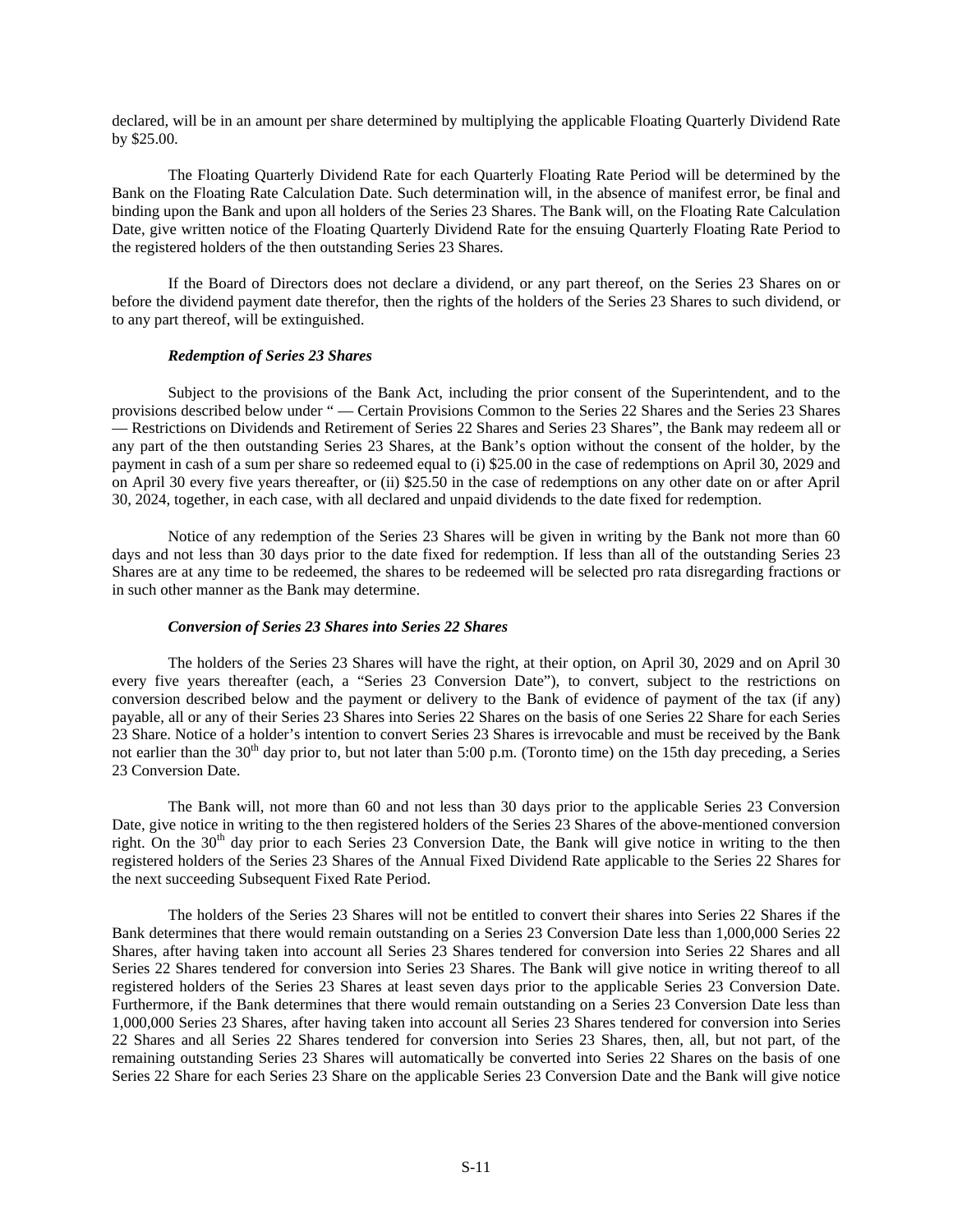in writing thereof to the then registered holders of such remaining Series 23 Shares at least seven days prior to the Series 23 Conversion Date.

Upon exercise by a holder of this right to convert Series 23 Shares into Series 22 Shares, or upon automatic conversion as described above, the Bank reserves the right not to (i) deliver Series 22 Shares to any person whom the Bank or its transfer agent has reason to believe is an Ineligible Person or any person who, by virtue of that conversion, would become a Significant Shareholder, or (ii) record in its securities register a transfer or issue of Series 22 Shares to any person whom the Bank or its transfer agent has reason to believe is an Ineligible Government Holder based on a declaration submitted to the Bank or its transfer agent by or on behalf of such person. In those circumstances, the Bank or its agent will hold, as agent of any such person, all or the relevant number of Series 22 Shares otherwise to be delivered to such Ineligible Persons or persons who would become Significant Shareholders or registered to such Ineligible Government Holders, as the case may be, and the Bank or its agent will deliver such shares to a broker retained by the Bank for the purpose of selling such Series 22 Shares to parties other than the Bank and its affiliates on behalf of any such person. Such sales (if any) will be made at such times and at such prices, as the Bank (or its agent as directed by the Bank), in its sole discretion, may determine. Neither the Bank nor its agent will be subject to any liability for failure to sell any such Series 22 Shares on behalf of any such person or at any particular price on any particular day. The net proceeds received by the Bank or its agent from the sale of any such Series 22 Shares will be delivered to any such person, after deducting the costs of sale and any applicable withholding taxes, in accordance with CDS procedures or otherwise. See "Bank Act Restrictions and Approval" in this Prospectus Supplement and "Bank Act Restrictions and Restrictions on Payment of Dividends" in the Prospectus.

If the Bank gives notice to the registered holders of the Series 23 Shares of the redemption of all the Series 23 Shares, the Bank will not be required to give notice as provided hereunder to the registered holders of the Series 23 Shares of an Annual Fixed Dividend Rate or of the conversion right of the holders of the Series 23 Shares and the right of any holder of Series 23 Shares to convert such Series 23 Shares will cease and terminate in that event.

### **Certain Provisions Common to the Series 22 Shares and the Series 23 Shares**

### *Definition of Terms*

The following definitions are relevant to both the Series 22 Shares and the Series 23 Shares:

"**Common Share Price**" means the volume weighted average per share trading price of the Common Shares on the TSX for the 10 consecutive Trading Day period ending on the Trading Day immediately before the occurrence of a Trigger Event, or if the Common Shares are not then listed on the TSX, the principal stock exchange on which the Common Shares are then listed or quoted (being the stock exchange with the greatest volume of trading in the Common Shares during the previous six months), or if such shares are not listed or quoted on any stock exchange, or if no such trading prices are available, the Floor Price.

"**Conversion Price**" means the greater of the Common Share Price and the Floor Price.

"**Floor Price**" means \$5.00, as such price may be adjusted as described under "— Conversion of Series 22 Shares or Series 23 Shares into Common Shares upon a Trigger Event".

"**Ineligible Government Holder**" means any person who is the federal or a provincial government in Canada or agent or agency thereof, or the government of a foreign country or any political subdivision of a foreign country, or any agent or agency of a foreign government, in each case to the extent that the recording in the Bank's securities register of a transfer or issue of any share of the Bank to such person would cause the Bank to contravene the Bank Act.

"**Ineligible Person**" means any person whose address is in, or whom the Bank or its transfer agent has reason to believe is a resident of, any jurisdiction outside of Canada to the extent that the issuance or delivery by the Bank to such person of Series 22 Shares, Series 23 Shares, New Preferred Shares or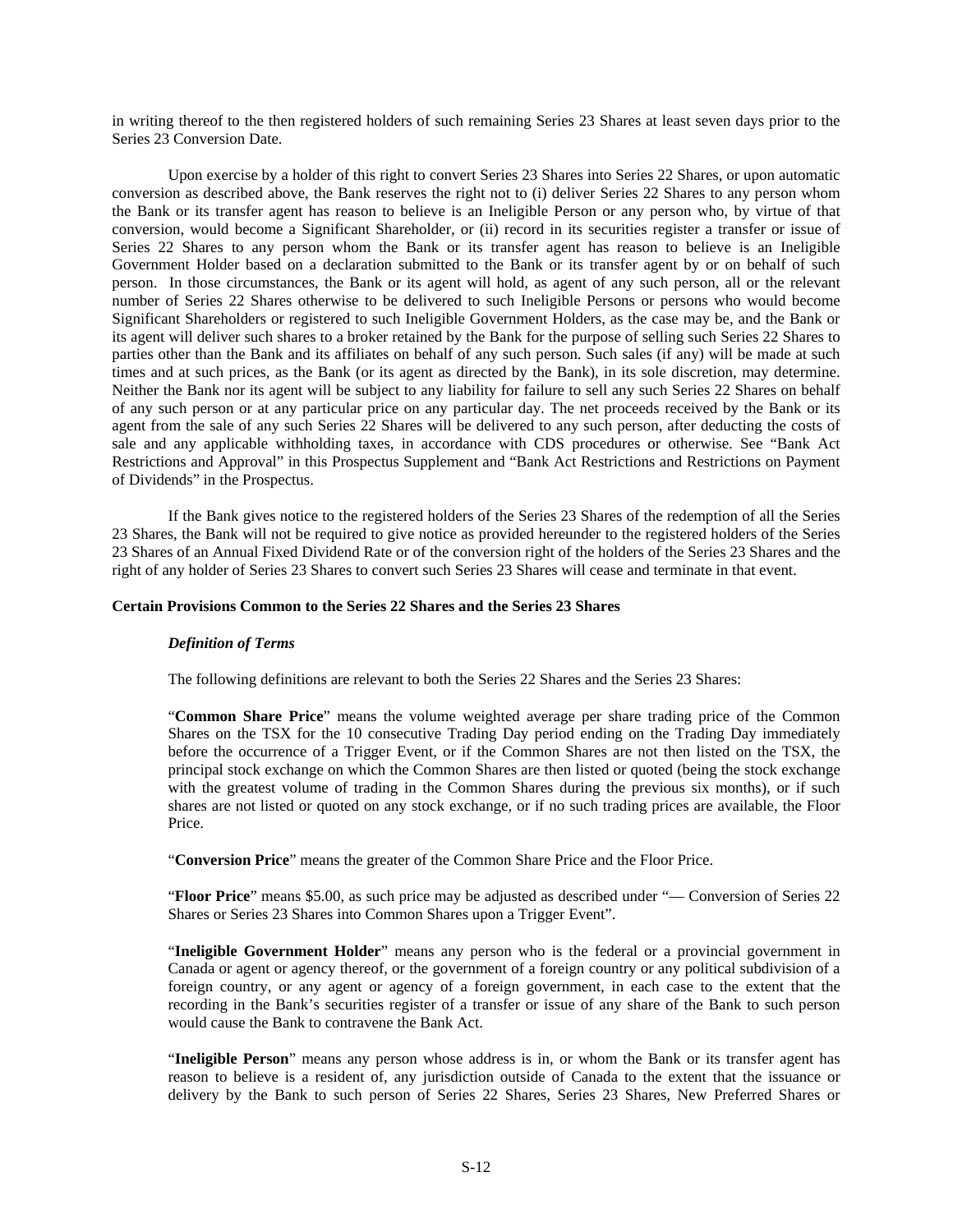Common Shares, as the case may be, upon the exercise of rights of conversion or upon a Contingent Conversion (a) would require the Bank to take any action to comply with securities, banking or analogous laws of such jurisdiction or (b) would give rise to a liability for withholding tax in connection with such issuance or delivery.

**"Multiplier"** means 1.0.

"**New Preferred Shares**" means a further series of Class A First Preferred Shares constituted by the Board of Directors having rights, privileges, restrictions and conditions attaching thereto which would qualify such New Preferred Shares as Tier 1 capital or equivalent of the Bank under the then current capital adequacy guidelines prescribed by the Superintendent if applicable, and if not applicable, having such rights, privileges, restrictions and conditions as the Board of Directors may determine, provided that in each case such New Preferred Shares will not, if issued, be or be deemed to be "short term preferred shares" within the meaning of the Tax Act.

"**Share Value**" means for a Series 22 Share or Series 23 Share, as applicable, \$25.00 plus declared and unpaid dividends thereon as of the date of the Trigger Event.

"**Significant Shareholder**" means any person who beneficially owns, directly or indirectly, through entities controlled by such person or persons associated with or acting jointly or in concert with such person (as determined in accordance with the Bank Act), shares of any class of the Bank in excess of 10% of the total number of outstanding shares of that class in contravention of the Bank Act.

"**Trading Day**" means, with respect to any stock exchange or market, a day on which shares may be traded through the facilities of that stock exchange or market.

"**Trigger Event**" has the meaning set out in the Office of the Superintendent of Financial Institutions Canada ("OSFI"), Guideline for Capital Adequacy Requirements (CAR), Chapter 2 — Definition of Capital, effective November 2018, as such term may be amended or superseded by OSFI from time to time, which term currently provides that each of the following constitutes a Trigger Event:

(a) the Superintendent publicly announces that the Bank has been advised, in writing, that the Superintendent is of the opinion that the Bank has ceased, or is about to cease, to be viable and that, after the conversion or write-off, as applicable, of all contingent instruments (including the Series 22 Shares and the Series 23 Shares) and taking into account any other factors or circumstances that are considered relevant or appropriate, it is reasonably likely that the viability of the Bank will be restored or maintained; or

(b) the federal or a provincial government in Canada publicly announces that the Bank has accepted or agreed to accept a capital injection, or equivalent support, from the federal government or any provincial government or political subdivision in Canada or agent or agency thereof without which the Bank would have been determined by the Superintendent to be nonviable.

## *Conversion of Series 22 Shares or Series 23 Shares into Another Series of Preferred Shares at the Option of the Holder*

The Bank may at any time, with the consent of the Superintendent, give the holders of the Series 22 Shares or the Series 23 Shares notice that they have the right, pursuant to the terms of the Series 22 Shares or the Series 23 Shares, at their option, to convert their Series 22 Shares or Series 23 Shares, as applicable, on the date specified in the notice into fully-paid New Preferred Shares on a share for share basis. Notice shall be given by the Bank in writing not more than 60 and not less than 30 days prior to such conversion date.

Upon exercise by the holder of this right to convert Series 22 Shares or Series 23 Shares into New Preferred Shares, the Bank reserves the right not to (i) deliver New Preferred Shares to any person whom the Bank or its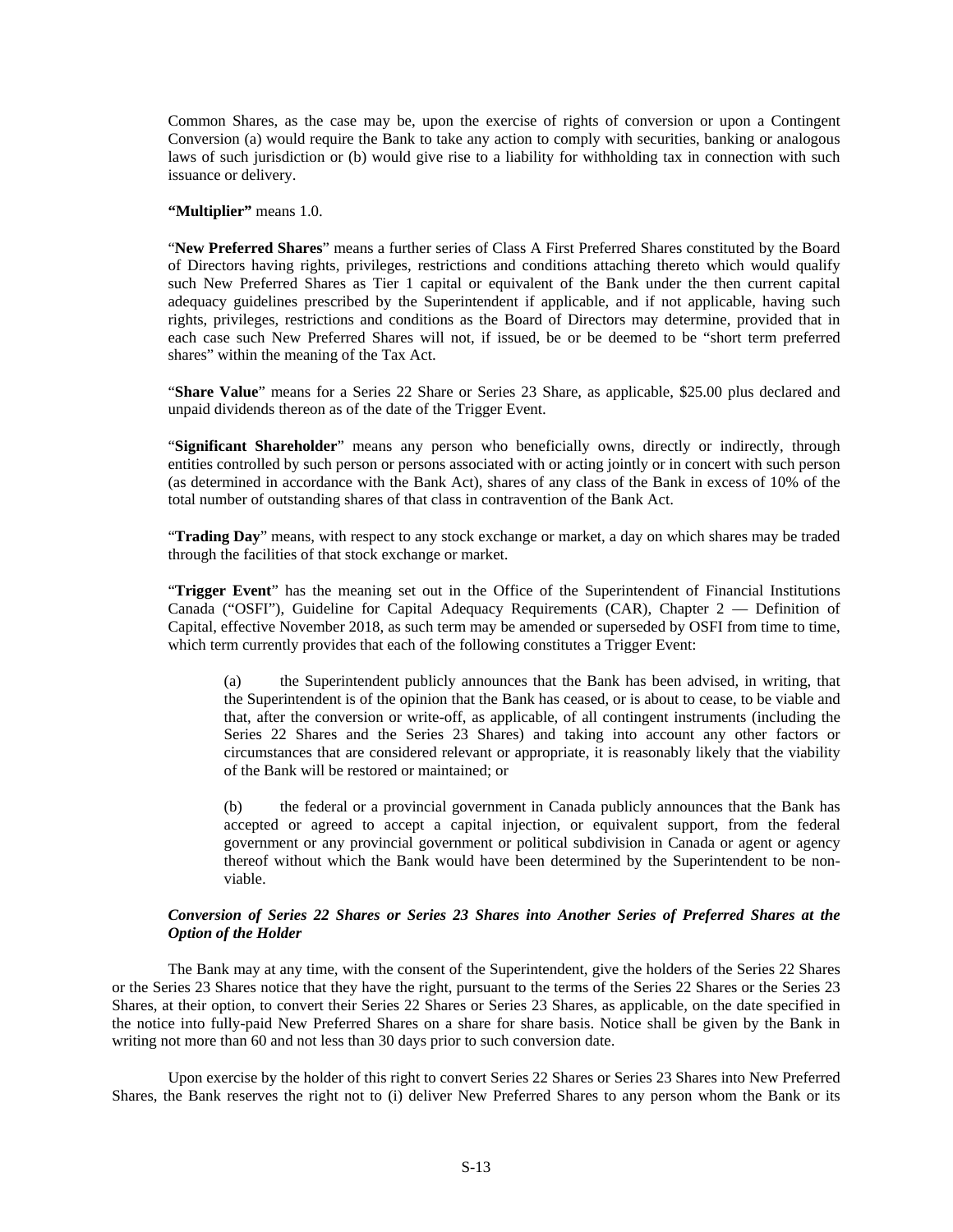transfer agent has reason to believe is an Ineligible Person or any person who, by virtue of that conversion, would become a Significant Shareholder, or (ii) record in its securities register a transfer or issue of New Preferred Shares to any person whom the Bank or its transfer agent has reason to believe is an Ineligible Government Holder based on a declaration submitted to the Bank or its transfer agent by or on behalf of such person. In such circumstances, the Bank or its agent will hold, as agent of any such person, all or the relevant number of New Preferred Shares otherwise to be delivered to such Ineligible Persons or persons who would become Significant Shareholders or registered to such Ineligible Government Holders, as the case may be, and the Bank or its agent will deliver such shares to a broker retained by the Bank for the purpose of selling such New Preferred Shares to parties other than the Bank and its affiliates on behalf of any such person. Such sales (if any) will be made at such times and at such prices, as the Bank (or its agent as directed by the Bank), in its sole discretion, may determine. Neither the Bank nor its agent will be subject to any liability for failure to sell any such New Preferred Shares on behalf of any such person or at any particular price on any particular day. The net proceeds received by the Bank or its agent from the sale of any such New Preferred Shares will be delivered to any such person, after deducting the costs of sale and any applicable withholding taxes, in accordance with CDS procedures or otherwise. See "Bank Act Restrictions and Approval" in this Prospectus Supplement and "Bank Act Restrictions and Restrictions on Payment of Dividends" in the Prospectus.

### *Conversion of Series 22 Shares or Series 23 Shares into Common Shares upon a Trigger Event*

Upon the occurrence of a Trigger Event, each Series 22 Share and Series 23 Share will be automatically and immediately converted, on a full and permanent basis, without the consent of the holders thereof, into that number of fully-paid Common Shares determined by dividing (a) the product of the Multiplier multiplied by the Share Value in respect of such Series 22 Share or Series 23 Share, as applicable, by (b) the Conversion Price. In any case where the aggregate number of Common Shares to be issued to a holder of Series 22 Shares or Series 23 Shares pursuant to a Contingent Conversion includes a fraction of a Common Share, such number of Common Shares to be issued to such holder shall be rounded down to the nearest whole number of Common Shares and no cash payment shall be made in lieu of such fractional Common Share.

As promptly as practicable after the occurrence of a Trigger Event, the Bank shall announce the Contingent Conversion by way of a press release and shall give notice of the Contingent Conversion to the then registered holders of the Series 22 Shares and the Series 23 Shares. From and after the Contingent Conversion, the Series 22 Shares and the Series 23 Shares will cease to be outstanding, the holders of the Series 22 Shares and the Series 23 Shares will cease to be entitled to dividends on such shares and any certificates representing the Series 22 Shares or the Series 23 Shares, as applicable, will represent only the right to receive upon surrender thereof certificates representing the applicable number of Common Shares described above. A Contingent Conversion shall be mandatory and binding upon both the Bank and all holders of the Series 22 Shares and the Series 23 Shares notwithstanding anything else including: (a) any prior action to or in furtherance of redeeming, exchanging or converting the Series 22 Shares or the Series 23 Shares pursuant to the other terms and conditions of such Series 22 Shares or Series 23 Shares; and (b) any delay in or impediment to the issuance or delivery of the Common Shares to the holders of the Series 22 Shares or the Series 23 Shares. See "Risk Factors" for a discussion of the circumstances that may result in a Trigger Event and the consequences of a Trigger Event to a holder of the Series 22 Shares or the Series 23 Shares.

Upon a Contingent Conversion, the Bank reserves the right not to (i) deliver Common Shares to any person whom the Bank or its transfer agent has reason to believe is an Ineligible Person or any person who, by virtue of the Contingent Conversion, would become a Significant Shareholder, or (ii) record in its securities register a transfer or issue of Common Shares to any person whom the Bank or its transfer agent has reason to believe is an Ineligible Government Holder based on a declaration submitted to the Bank or its transfer agent by or on behalf of such person. In those circumstances, the Bank or its agent will hold, as agent of any such person, all or the relevant number of Common Shares otherwise to be delivered to such Ineligible Persons or persons who would become Significant Shareholders or registered to such Ineligible Government Holders, as the case may be, and the Bank or its agent will deliver such shares to a broker retained by the Bank for the purpose of selling such Common Shares to parties other than the Bank and its affiliates on behalf of any such person. Such sales (if any) will be made at such times and at such prices, as the Bank (or its agent as directed by the Bank), in its sole discretion, may determine. Neither the Bank nor its agent will be subject to any liability for failure to sell any such Common Shares on behalf of any such person or at any particular price on any particular day. The net proceeds received by the Bank or its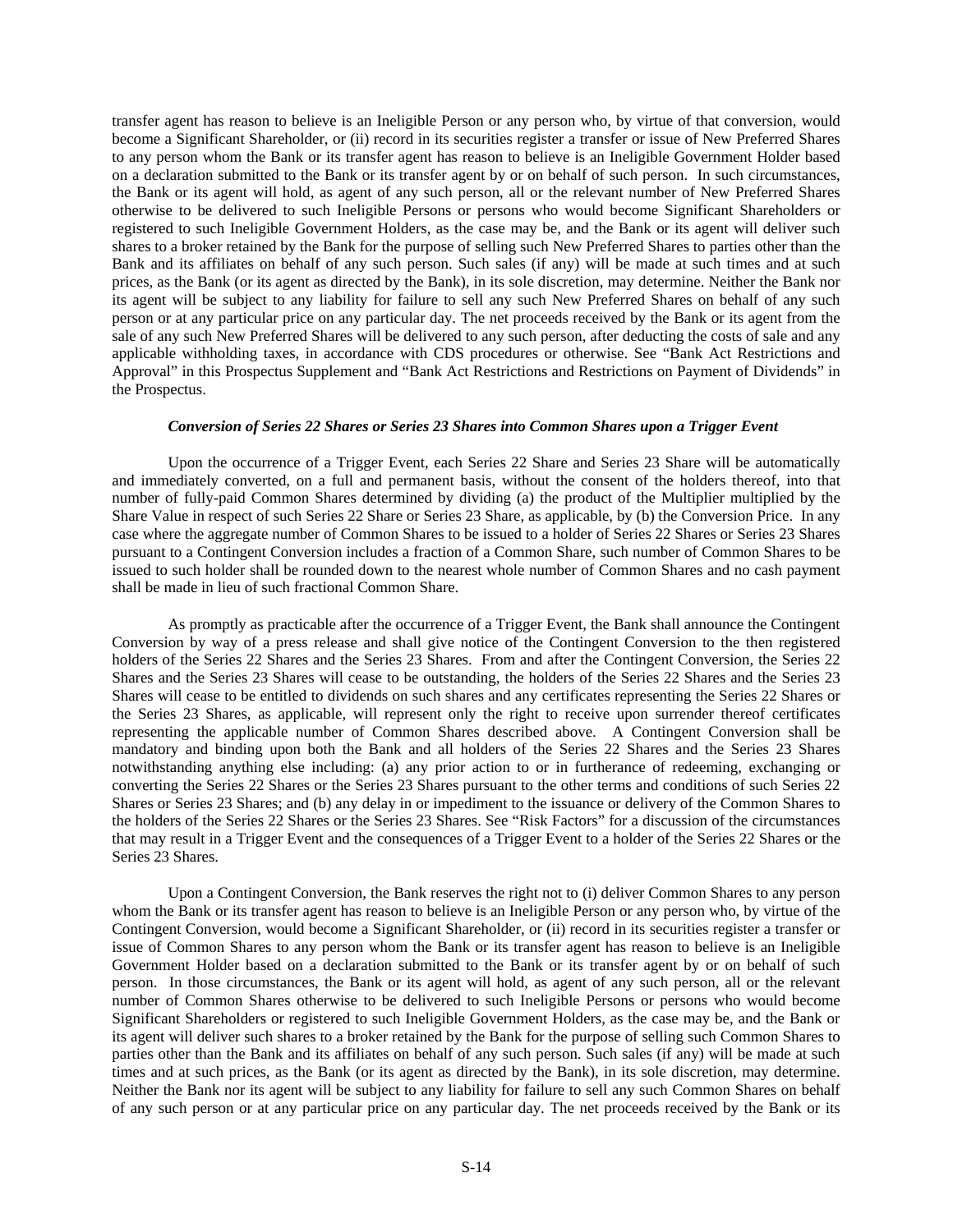agent from the sale of any such Common Shares will be delivered to any such person, after deducting the costs of sale and any applicable withholding taxes, in accordance with CDS procedures or otherwise. See "Bank Act Restrictions and Approval" in this Prospectus Supplement and "Bank Act Restrictions and Restrictions on Payment of Dividends" in the Prospectus.

The Floor Price is subject to adjustment in the event of: (a) the issuance of Common Shares or securities exchangeable for or convertible into Common Shares to all or substantially all of the holders of the Common Shares as a stock dividend or similar distribution; (b) the subdivision, redivision or change of the Common Shares into a greater number of shares; or (c) the reduction, combination or consolidation of the Common Shares into a lesser number of shares.

No adjustment of the Floor Price will be required if the amount of such adjustment will be less than 1% of the Floor Price in effect immediately prior to the event giving rise to the adjustment, provided, however, that in such case any adjustment that would otherwise be required then to be made will be carried forward and will be made at the time of and together with the next subsequent adjustment which, together with any adjustment so carried forward, will amount to at least 1% of the Floor Price.

In the event of a capital reorganization, consolidation, merger or amalgamation of the Bank or comparable transaction affecting the Common Shares, the Bank shall take all necessary action to ensure that the holders of the Series 22 Shares and the Series 23 Shares receive, pursuant to a Contingent Conversion, after such event, the number of shares or other securities that the holders of such Series 22 Shares and Series 23 Shares would have received if the Contingent Conversion occurred immediately prior to the record date for such event. Notwithstanding any other provision of the Series 22 Shares or the Series 23 Shares, a Contingent Conversion of such shares shall not be an event of default and the only consequence of a Trigger Event under the provisions of such shares will be the conversion of such shares into Common Shares.

## *Purchase for Cancellation*

Subject to the provisions of the Bank Act, including the prior consent of the Superintendent, and to the provisions described below under " —Restrictions on Dividends and Retirement of Series 22 Shares and Series 23 Shares", the Bank may at any time purchase for cancellation any Series 22 Shares or Series 23 Shares at the lowest price or prices at which, in the opinion of the Bank, such shares are obtainable.

## *Rights on Liquidation*

In the event of the liquidation, dissolution or winding-up of the Bank, where a Trigger Event has not occurred, the holders of the Series 22 Shares and the Series 23 Shares will be entitled to receive a sum per share equal to \$25.00, together with the amount of declared and unpaid dividends to the date of payment, before any amount shall be paid or any assets of the Bank distributed to the holders of the Common Shares or other shares ranking junior to the Series 22 Shares and the Series 23 Shares. The holders of the Series 22 Shares and the Series 23 Shares will not be entitled to share in any further distribution of the property or assets of the Bank.

If a Trigger Event occurs, the rights on liquidation described above will not be relevant since all Series 22 Shares and Series 23 Shares will be converted into Common Shares which will rank on parity with all other issued and outstanding Common Shares. See "Risk Factors".

## *Restrictions on Dividends and Retirement of Series 22 Shares and Series 23 Shares*

So long as any Series 22 Shares or Series 23 Shares are outstanding, the Bank will not, without the approval of the holders of the Series 22 Shares or the Series 23 Shares, as applicable, given as specified below under "— Issuance of Additional Series of Class A First Preferred Shares and Amendment of Series 22 Share or Series 23 Share Provisions":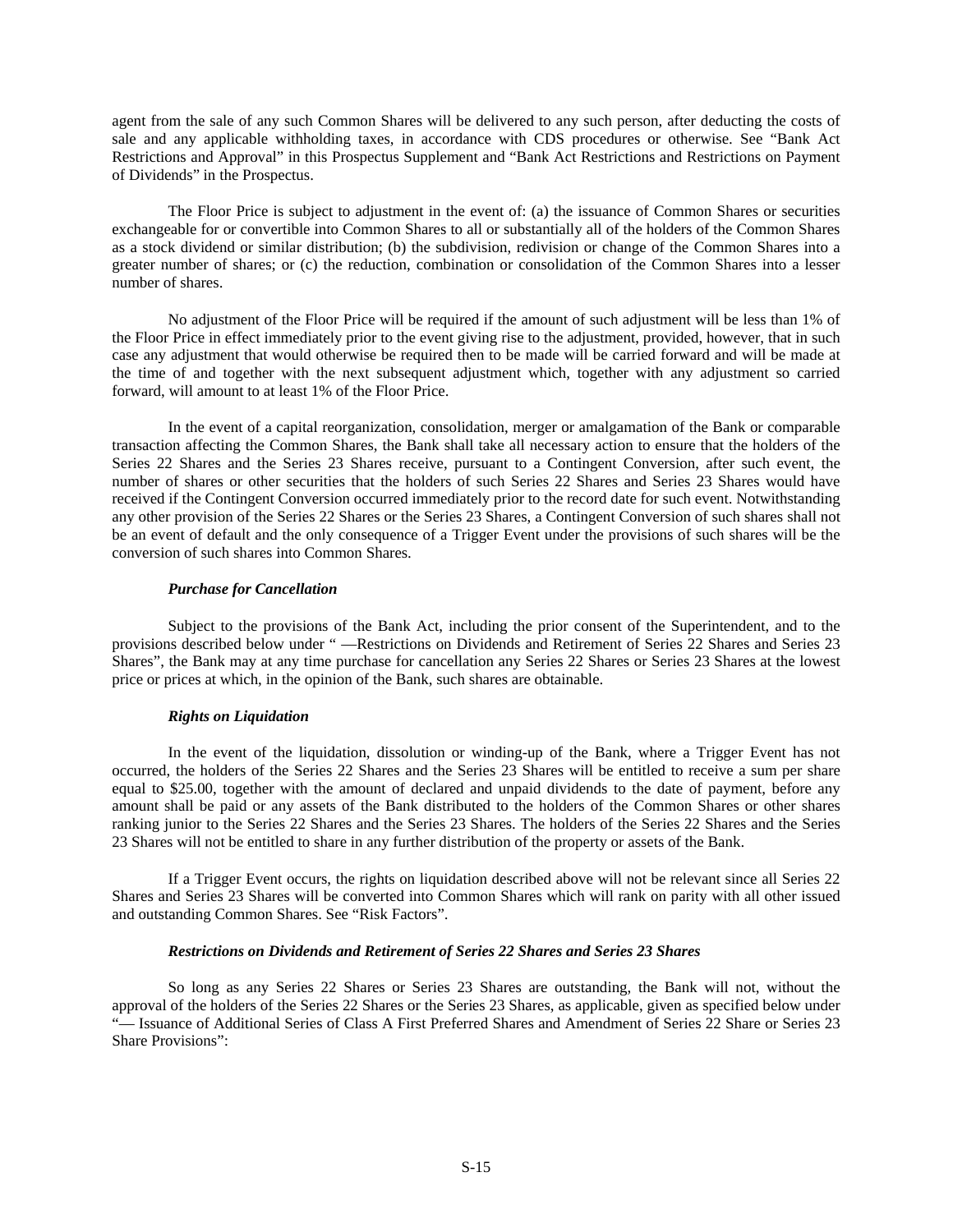- (a) declare any dividend on the Common Shares or any other shares ranking junior to the Series 22 Shares or the Series 23 Shares (other than stock dividends on shares ranking junior to the Series 22 Shares or the Series 23 Shares); or
- (b) redeem, purchase or otherwise retire any Common Shares or any other shares ranking junior to the Series 22 Shares or the Series 23 Shares (except out of the net cash proceeds of a substantially concurrent issue of shares ranking junior to the Series 22 Shares or the Series 23 Shares); or
- (c) redeem, purchase or otherwise retire: (i) less than all the Series 22 Shares or the Series 23 Shares; or (ii) except pursuant to any purchase obligation, sinking fund, retraction privilege or mandatory redemption provisions attaching to any series of preferred shares of the Bank, any other shares ranking prior to or on a parity with the Series 22 Shares or the Series 23 Shares;

unless, in each case, all dividends on the Series 22 Shares or the Series 23 Shares, as applicable, up to and including those payable on the dividend payment date for the last completed period for which dividends shall be payable and in respect of which the rights of the holders thereof have not been extinguished, and all dividends then accrued on all other shares ranking prior to or on a parity with the Series 22 Shares or the Series 23 Shares, have been declared and paid or set apart for payment.

## *Issuance of Additional Series of Class A First Preferred Shares and Amendment of Series 22 Share or Series 23 Share Provisions*

The Bank may not, without the prior approval of the holders of the Class A First Preferred Shares (in addition to such approvals as may be required by the Bank Act or any other legal requirement), (i) create or issue any shares ranking in priority to the Class A First Preferred Shares, or (ii) create or issue any additional series of Class A First Preferred Shares or any shares ranking pari passu with the Class A First Preferred Shares, unless at the date of such creation or issuance all cumulative dividends up to and including the last completed period for which such cumulative dividends shall be payable, shall have been declared and paid or set apart for payment in respect of each series of cumulative Class A First Preferred Shares then issued and outstanding and any declared and unpaid non-cumulative dividends shall have been paid or set apart for payment in respect of each series of non-cumulative Class A First Preferred Shares then issued and outstanding. Currently, there are no outstanding Class A First Preferred Shares which carry the right to cumulative dividends.

The provisions attaching to the Series 22 Shares and the Series 23 Shares may not be deleted or varied without such approval as may then be required by the Bank Act, subject to a minimum requirement for approval by at least two-thirds of the votes cast at a meeting of the holders of the Series 22 Shares or the Series 23 Shares, as applicable, duly called for the purpose or by the signature of the holders of at least two-thirds of the Series 22 Shares or the Series 23 Shares outstanding. In addition to the aforementioned approval, the Bank will not without, but may from time to time with, the prior approval of the Superintendent make any such deletion or variation which might affect the classification afforded to the Series 22 Shares or the Series 23 Shares from time to time for capital adequacy requirements pursuant to the Bank Act and the Regulations and Guidelines thereunder.

### *Voting Rights*

The holders of the Series 22 Shares and the Series 23 Shares will not be entitled as such to receive notice of or to attend or to vote at any meeting of the shareholders of the Bank unless and until the first time at which the rights of such holders to any undeclared dividends have been extinguished as described under "— Certain Provisions of the Series 22 Shares as a Series — Dividends on Series 22 Shares" and "— Certain Provisions of the Series 23 Shares as a Series — Dividends on Series 23 Shares" above. In that event, the holders of the Series 22 Shares and the Series 23 Shares will be entitled to receive notice of, and to attend, all meetings of the shareholders at which directors are to be elected and will be entitled to one vote for each share held. The voting rights of the holders of the Series 22 Shares and the Series 23 Shares shall forthwith cease upon the first payment by the Bank of a dividend on the Series 22 Shares or the Series 23 Shares, as applicable, to which the holders are entitled subsequent to the time such voting rights arose. At such time as the rights of such holders to any undeclared dividends on the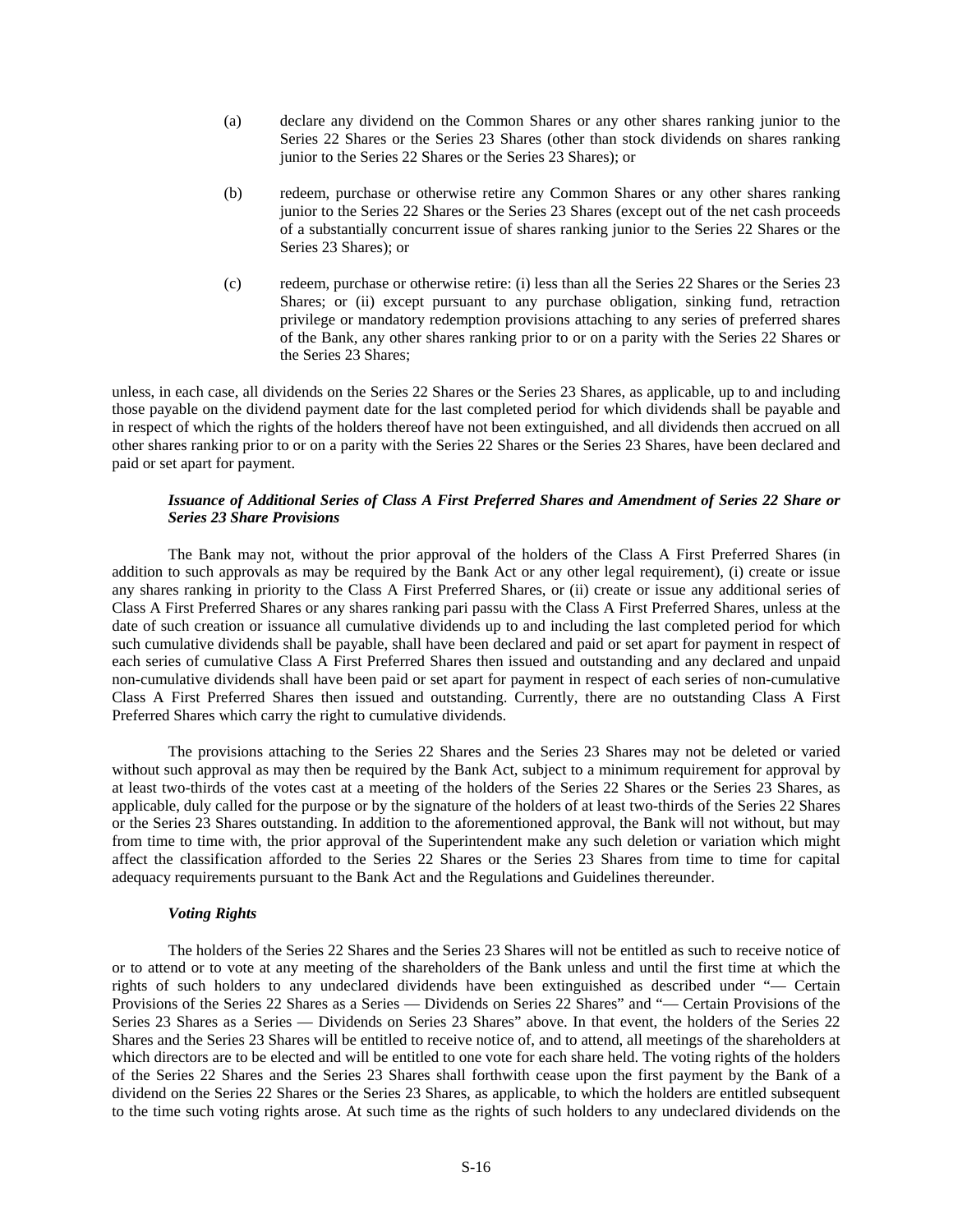Series 22 Shares or the Series 23 Shares have again been extinguished, such voting rights will become effective again and so on from time to time.

#### *Tax Election*

The Series 22 Shares and the Series 23 Shares will be "taxable preferred shares" as defined in the Tax Act for purposes of the tax under Part IV.1 of the Tax Act applicable to certain corporate holders of the Series 22 Shares and the Series 23 Shares. The terms of the Series 22 Shares and the Series 23 Shares require the Bank to make the necessary election under Part VI.1 of the Tax Act so that such corporate holders will not be subject to the tax under Part IV.1 of the Tax Act on dividends received (or deemed to be received) on the Series 22 Shares or the Series 23 Shares. See "Canadian Federal Income Tax Considerations".

#### *Business Day*

If any action is required to be taken by the Bank on a day that is not a business day, then such action will be taken on or by the next succeeding day that is a business day.

### **Depository Services**

Except as otherwise provided below, the Series 22 Shares and the Series 23 Shares will be issued in "bookentry only" form and must be purchased, transferred, converted or redeemed through participants ("Participants") in the depository service of CDS or its nominee. Each of the Underwriters is a Participant. On the closing of this offering, the Bank will cause a global certificate or certificates representing the Series 22 Shares to be delivered to, and registered in the name of, CDS or its nominee. Except as described below, no purchaser of Series 22 Shares or Series 23 Shares, as applicable, will be entitled to a certificate or other instrument from the Bank or CDS evidencing that purchaser's ownership thereof, and no purchaser will be shown on the records maintained by CDS except through a book-entry account of a Participant acting on behalf of such purchaser. Each purchaser of Series 22 Shares or Series 23 Shares, as applicable, will receive a customer confirmation of purchase from the registered dealer from which the Series 22 Shares or the Series 23 Shares, as applicable, are purchased in accordance with the practices and procedures of that registered dealer. The practices of registered dealers may vary, but generally customer confirmations are issued promptly after execution of a customer order. CDS will be responsible for establishing and maintaining book-entry accounts for its Participants having interests in the Series 22 Shares or the Series 23 Shares, as applicable. Reference in this Prospectus Supplement to a holder of the Series 22 Shares or the Series 23 Shares, as applicable, means, unless the context otherwise requires, the owner of the beneficial interest in the Series 22 Shares or the Series 23 Shares, as applicable.

If the Bank determines, or CDS notifies the Bank in writing, that CDS is no longer willing or able to discharge properly its responsibilities as depository with respect to the Series 22 Shares or the Series 23 Shares, as applicable, and the Bank is unable to locate a qualified successor, or if the Bank at its option elects, or is required by law, to withdraw the Series 22 Shares or the Series 23 Shares, as applicable, from the book-entry system, then the Series 22 Shares or the Series 23 Shares, as applicable, will be issued in fully registered form to holders or their nominees.

### **Transfers**

Transfers of ownership in the Series 22 Shares or the Series 23 Shares, as applicable, will be effected only through records maintained by CDS for such Series 22 Shares or Series 23 Shares, as applicable, with respect to interests of Participants and on the records of Participants with respect to interests of holders other than Participants. The holders of the Series 22 Shares or the Series 23 Shares, as applicable, other than Participants, wishing to purchase, sell or otherwise transfer ownership of or other interests in the Series 22 Shares or the Series 23 Shares, as applicable, may do so only through Participants. The ability of a holder to pledge Series 22 Shares or Series 23 Shares, as applicable, or otherwise take action with respect to such holder's interest in Series 22 Shares or Series 23 Shares, as applicable, (other than through a Participant) may be limited due to the lack of a physical certificate.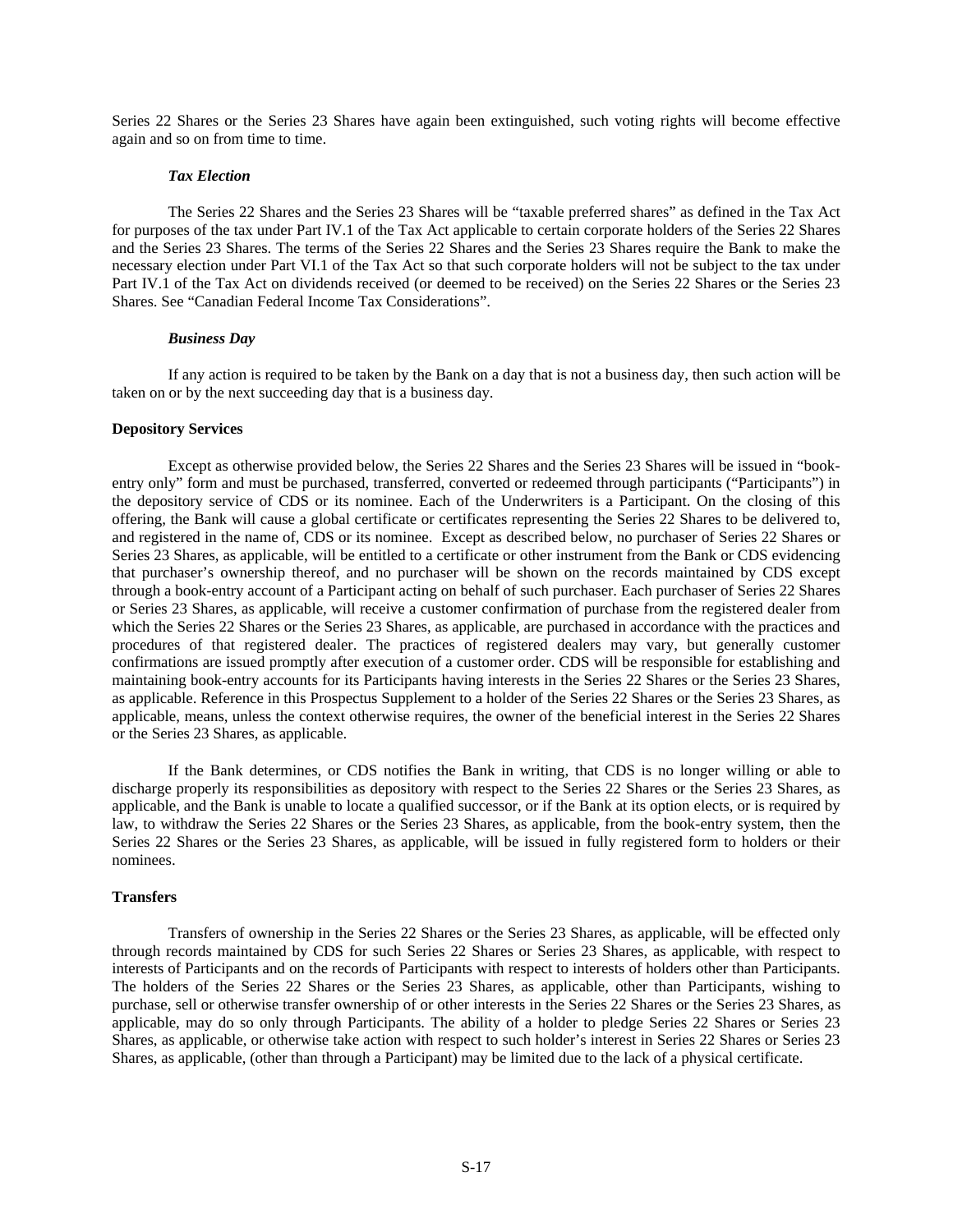#### **Payments and Deliveries**

Payments of dividends, if any, or other amounts in respect of Series 22 Shares or Series 23 Shares, as applicable, will be made by or on behalf of the Bank to CDS or its nominee, as the case may be, as the registered holder of the Series 22 Shares or the Series 23 Shares, as applicable, and the Bank understands that such payments will be forwarded by CDS or its nominee in the appropriate amounts to the relevant Participants in accordance with CDS procedures. Deliveries of shares in respect of the exercise of the conversion rights attached to the Series 22 Shares and the Series 23 Shares or the operation of the automatic conversion features of the Series 22 Shares and the Series 23 Shares will be made by or on behalf of the Bank to CDS or its nominee, as the case may be, as the registered holder of the Series 22 Shares or the Series 23 Shares, as applicable, and the Bank understands that such shares will be forwarded by CDS or its nominee in the appropriate amounts to the relevant Participants in accordance with CDS procedures. As long as CDS or its nominee is the sole registered holder of the Series 22 Shares or the Series 23 Shares, as applicable, CDS or its nominee will be considered the sole owner of the Series 22 Shares or the Series 23 Shares, as applicable, for purposes of receiving any payments or deliveries thereon and for all other purposes.

### **RATINGS**

The Series 22 Shares have been given a preliminary rating of "Pfd-2" with a Positive trend by DBRS Limited ("DBRS"), "P-2 and "BBB" by S&P Global Ratings, acting through S&P Global Ratings Canada, a business unit of S&P Global Canada Corp. ("S&P"), using S&P's Canadian Scale for preferred shares and S&P's global scale for preferred shares, respectively, and "Baa1 (hyb)" by Moody's Investors Service, Inc. ("Moody's"), a subsidiary of Moody's Corporation.

A "Pfd-2" rating by DBRS is the second highest category granted by DBRS for preferred shares. A reference to "high" or "low" reflects the relative strength within the rating category. The absence of either a "high" or "low" designation indicates the rating is in the middle of the category. DBRS uses three categories of rating trends - "positive", "stable" or "negative" - to provide guidance in respect of its opinion regarding the outlook for the rating of the issuer in question. The rating trend indicates the direction in which DBRS considers the Bank's rating is headed should present tendencies continue. A "P-2" rating by S&P is the second highest of the eight categories used by S&P in its Canadian preferred share rating scale. The "BBB" rating by S&P is the third highest of nine categories used by S&P in its global preferred share scale. A "Baa" rating by Moody's is the fourth highest of the nine categories used by Moody's. Securities rated Baa by Moody's are considered medium-grade and subject to moderate credit risk and as such may possess certain speculative characteristics. The modifier "1" indicates that the obligation ranks in the higher end of the Baa rating category. A "(hyb)" indicator is appended to all ratings of hybrid securities issued by banks, insurers, finance companies, and securities firms.

Credit ratings are intended to provide investors with an independent assessment of the credit quality of an issue or issuer of securities and do not speak to the suitability of particular securities for any particular investor. The credit ratings assigned to the Series 22 Shares may not reflect the potential impact of all risks on the value of the Series 22 Shares. A rating is therefore not a recommendation to buy, sell or hold securities and may be subject to revision or withdrawal at any time by the rating agency.

#### **BANK ACT RESTRICTIONS AND APPROVALS**

The Prospectus sets out a summary of the restrictions contained in the Bank Act concerning the declaration and payment of dividends. The Bank does not anticipate that such restrictions will prevent a declaration or payment of dividends on the Series 22 Shares or the Series 23 Shares, as applicable, in the normal course and the Superintendent has not made any direction to the Bank pursuant to the Bank Act regarding its capital or its liquidity.

#### **CANADIAN FEDERAL INCOME TAX CONSIDERATIONS**

In the opinion of McCarthy Tétrault LLP, counsel to the Bank, and Fasken Martineau DuMoulin LLP, counsel to the Underwriters, the following is a summary of the principal Canadian federal income tax considerations generally applicable to a purchaser of Series 22 Shares pursuant to this Prospectus Supplement (a "Holder") who,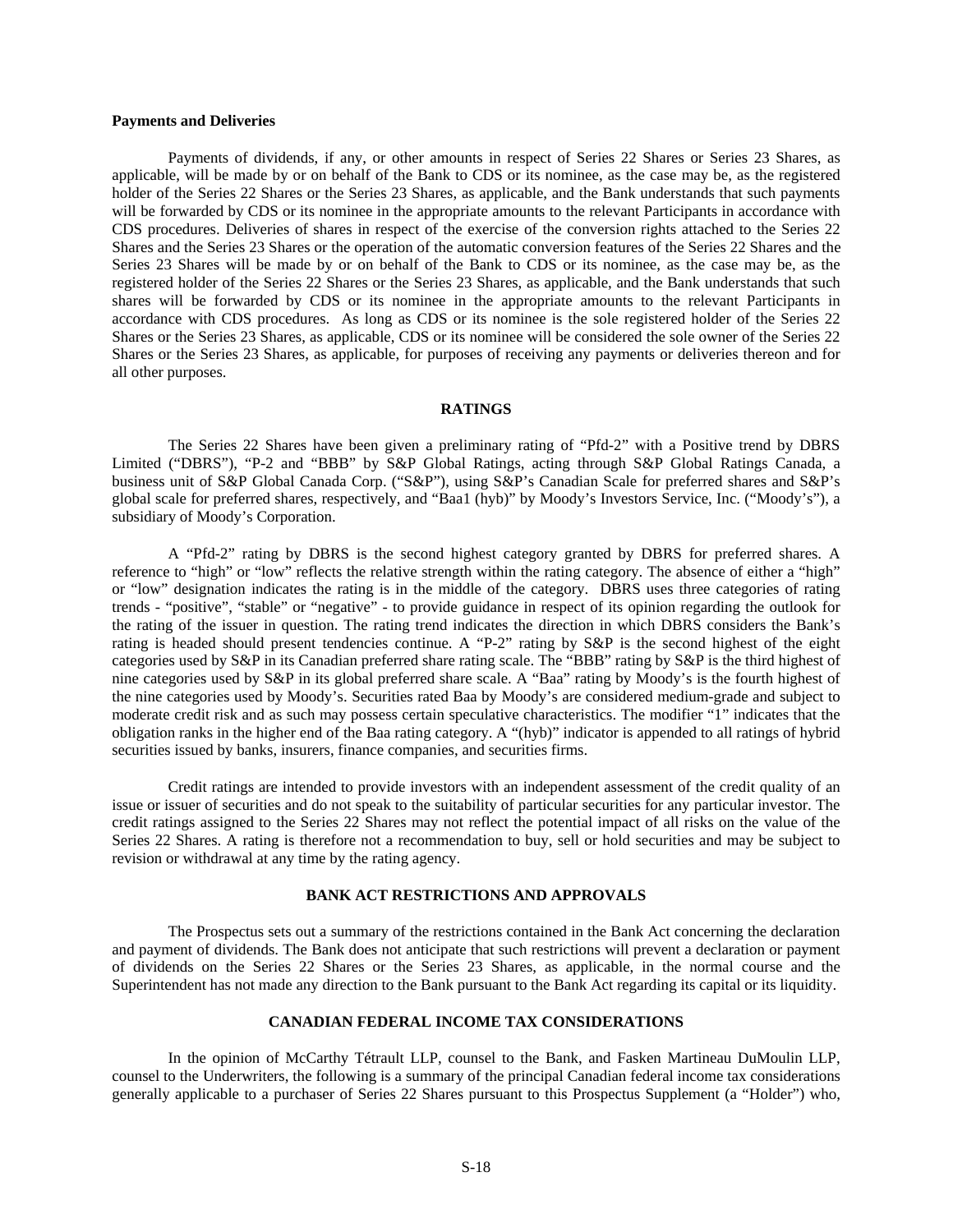for purposes of the Tax Act and at all relevant times, is resident or is deemed to be resident in Canada, deals at arm's length with the Bank and each Underwriter and is not affiliated with the Bank or any Underwriter, holds such Series 22 Shares and will hold any Series 23 Shares, New Preferred Shares and Common Shares as capital property and is not exempt from tax under Part I of the Tax Act. Generally, the Series 22 Shares, Series 23 Shares, New Preferred Shares and Common Shares will be considered to constitute capital property to a holder provided that the holder does not acquire or hold such shares in the course of carrying on a business of trading or dealing in securities or as part of an adventure or concern in the nature of trade. Certain holders who might not otherwise be considered to hold their Series 22 Shares, Series 23 Shares, New Preferred Shares or Common Shares as capital property may, in certain circumstances, be entitled to have such shares and all of their other "Canadian securities", as defined in the Tax Act, owned by them in the taxation year of the election and any subsequent taxation year treated as capital property by making the irrevocable election permitted under subsection 39(4) of the Tax Act.

This summary is not applicable to a purchaser an interest in which is a "tax shelter investment" (as defined in the Tax Act), to a purchaser who has elected to determine its Canadian tax results in a currency (other than Canadian currency) that is a "functional currency" (as defined in the Tax Act), to a purchaser who is a "financial institution" (as defined in the Tax Act) for purposes of certain rules applicable to securities held by financial institutions (referred to as the "mark-to-market" rules) or a purchaser that enters into a "derivative forward agreement" (as defined in the Tax Act) with respect to, or that, under or part of a "dividend rental arrangement" (as defined in the Tax Act), received dividends on, Series 22 Shares, Series 23 Shares, New Preferred Shares or Common Shares. Such purchasers should consult their own tax advisors. Furthermore, this summary is not applicable to a purchaser that is a "specified financial institution" (as defined in the Tax Act) that receives or is deemed to receive, alone or together with persons with whom it does not deal at arm's length, in the aggregate dividends in respect of more than 10% of the Series 22 Shares, New Preferred Shares or Series 23 Shares, as the case may be, outstanding at the time a dividend is (or is deemed to be) received. This summary also assumes that all issued and outstanding Series 22 Shares, Series 23 Shares and New Preferred Shares are listed on a designated stock exchange in Canada (as defined in the Tax Act, such as the TSX) at the time dividends are (or are deemed to be) paid or received on such shares.

This summary is based upon the current provisions of the Tax Act and the regulations issued thereunder in force as of the date hereof, all specific proposals to amend the Tax Act and the regulations thereunder publicly announced by or on behalf of the Minister of Finance (Canada) prior to the date hereof (the "Tax Proposals") and counsel's understanding of the current administrative policies and assessing practices of the Canada Revenue Agency (the "CRA") published in writing by the CRA prior to the date hereof. This summary is not exhaustive of all possible Canadian federal income tax considerations, and, except for the Tax Proposals, does not take into account or anticipate any changes in law or CRA administrative policies or assessing practices, whether by way of legislative, governmental or judicial decision or action, nor does it take into account or consider any other federal tax considerations or any provincial, territorial or foreign tax considerations, which may differ materially from those discussed herein. While this summary assumes that the Tax Proposals will be enacted in the form proposed, no assurance can be given that this will be the case, and no assurance can be given that judicial, legislative or administrative changes will not modify or change the statements below. Further, this summary is based upon statements made in this Prospectus Supplement.

**This summary is of a general nature only and is not, and is not intended to be, and should not be construed to be, legal or tax advice to any particular Holder and no representation with respect to the income tax consequences to any particular Holder is made. Prospective purchasers of Series 22 Shares should consult their own tax advisors with respect to the tax consequences of acquiring, holding and disposing of Series 22 Shares, Series 23 Shares, New Preferred Shares or Common Shares having regard to their own particular circumstances.** 

## **Dividends**

Dividends (including deemed dividends) received on the Series 22 Shares, Series 23 Shares**,** New Preferred Shares or Common Shares by a Holder that is an individual (other than certain trusts) will be included in the individual's income and generally will be subject to the gross-up and dividend tax credit rules normally applicable to taxable dividends received from taxable Canadian corporations, including the enhanced gross-up and dividend tax credit rules applicable to any dividends designated by the Bank as eligible dividends in accordance with the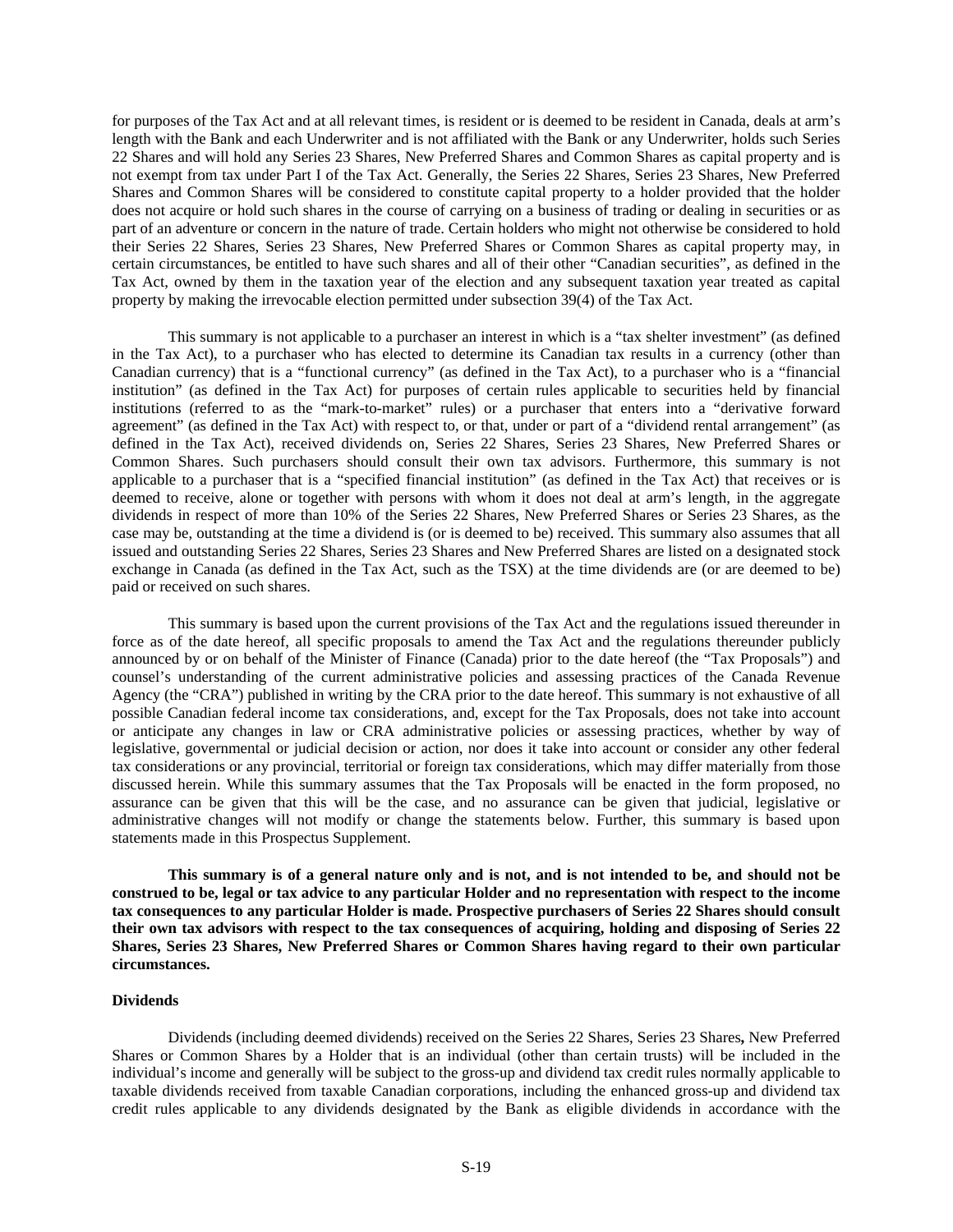provisions of the Tax Act. Dividends (including deemed dividends) received on the Series 22 Shares, Series 23 Shares**,** New Preferred Shares or Common Shares by a Holder that is a corporation will be included in computing its income and will generally be deductible in computing its taxable income. In some circumstances, all or part of a dividend or deemed dividend may be treated as proceeds of disposition or a gain of a corporate Holder from the disposition of a capital property and not as a dividend.

The Series 22 Shares, New Preferred Shares and Series 23 Shares will be "taxable preferred shares" as defined in the Tax Act for purposes of the tax under Part IV.1 of the Tax Act applicable to certain corporate Holders of the Series 22 Shares, New Preferred Shares and Series 23 Shares. The terms of the Series 22 Shares and the Series 23 Shares require the Bank to make the necessary election under Part VI.1 of the Tax Act so that such corporate Holders will not be subject to tax under Part IV.1 of the Tax Act on dividends received (or deemed to be received) on the Series 22 Shares and the Series 23 Shares, respectively.

A Holder that is a "private corporation", as defined in the Tax Act, or any other Canadian resident corporation controlled, whether by reason of a beneficial interest in one or more trusts or otherwise, by or for the benefit of an individual (other than a trust) or a related group of individuals (other than trusts), will generally be liable to pay a refundable tax under Part IV of the Tax Act on dividends received (or deemed to be received) on the Series 22 Shares, Series 23 Shares, New Preferred Shares and Common Shares to the extent such dividends are deductible in computing its taxable income, respectively.

### **Dispositions**

A Holder who disposes of or is deemed to dispose of Series 22 Shares, Series 23 Shares, New Preferred Shares or Common Shares (including on a redemption of the shares or other acquisition by the Bank, but not including a conversion) will generally realize a capital gain (or sustain a capital loss) to the extent that the proceeds of disposition, net of any reasonable costs of disposition, exceed (or are less than) the adjusted cost base of such shares to such Holder immediately before the disposition or deemed disposition. The amount of any deemed dividend arising on the redemption, acquisition or cancellation by the Bank of Series 22 Shares, Series 23 Shares, New Preferred Shares or Common Shares (described below) generally will not be included in computing the proceeds of disposition to a Holder for purposes of computing the capital gain or capital loss arising on the disposition of such shares. See "Redemption" below. If the Holder is a corporation, any capital loss realized on a disposition or deemed disposition of Series 22 Shares, Series 23 Shares, New Preferred Shares or Common Shares may in certain circumstances be reduced by the amount of any dividends, including deemed dividends, which have been received on such shares, or any shares which were converted or exchanged for such shares, to the extent and under circumstances prescribed by the Tax Act. Analogous rules apply to a partnership or trust of which a corporation, trust or partnership is a member or beneficiary.

#### **Redemption**

If the Bank redeems for cash or otherwise acquires Series 22 Shares, Series 23 Shares, New Preferred Shares or Common Shares, other than by a purchase in the manner in which shares are normally purchased by a member of the public in the open market or by reason of a conversion, the Holder will be deemed to have received a dividend equal to the amount, if any, paid by the Bank, including any redemption premium, in excess of the paid-up capital (as determined for purposes of the Tax Act) of such shares at such time. See "Dividends" above. Generally, the difference between the amount paid and the amount of the deemed dividend will be treated as proceeds of disposition for the purposes of computing the capital gain or capital loss arising on the disposition of such shares. See "Dispositions" above.

#### **Conversion**

The conversion of the Series 22 Shares into Series 23 Shares, New Preferred Shares or Common Shares and the conversion of Series 23 Shares into Series 22 Shares, New Preferred Shares or Common Shares will be deemed not to be a disposition of property and accordingly will not give rise to any capital gain or capital loss. The cost to a Holder of Series 23 Shares, Series 22 Shares, New Preferred Shares or Common Shares, as the case may be, received on the conversion will be deemed to be equal to the Holder's adjusted cost base of the converted Series 22 Shares, Series 23 Shares or New Preferred Shares, as the case may be, immediately before the conversion. The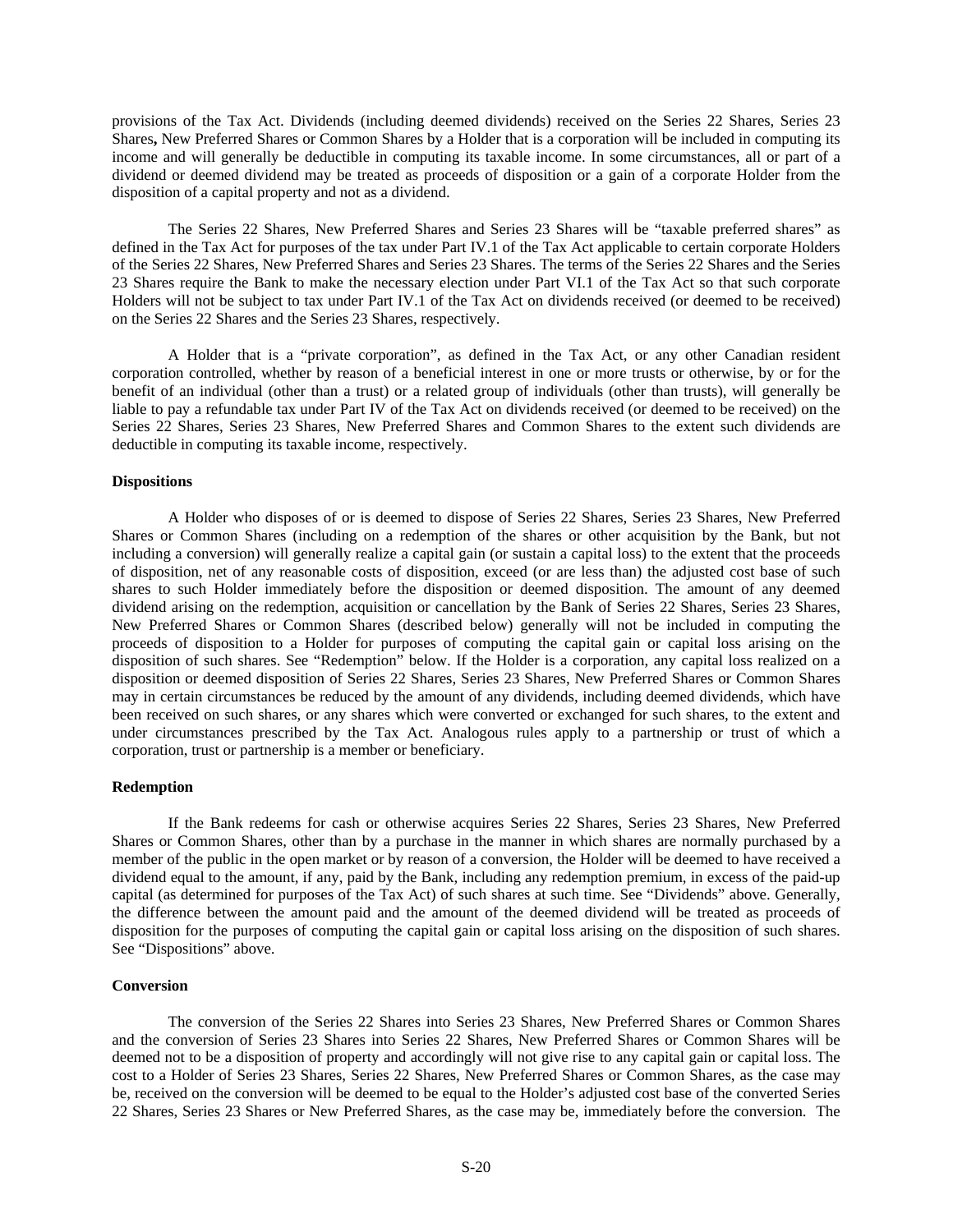adjusted cost base of the Series 22 Shares, Series 23 Shares, New Preferred Shares or Common Shares, respectively, held by a Holder will be subject to the cost averaging rules in the Tax Act.

#### **Taxation of Capital Gains and Capital Losses**

Generally, a Holder is required to include in computing its income for a taxation year one-half of the amount of any capital gain (a "taxable capital gain") realized by the Holder in the year. Subject to and in accordance with the provisions of the Tax Act, a Holder is required to deduct one-half of the amount of any capital loss (an "allowable capital loss") realized in a taxation year from taxable capital gains realized by the Holder in the year and allowable capital losses in a taxation year in excess of taxable capital gains in the taxation year may be carried back and deducted in any of the three preceding taxation years or carried forward and deducted in any subsequent taxation year against net taxable capital gains realized in such years.

#### **Additional Refundable Tax**

A Holder that is a Canadian-controlled private corporation (as defined in the Tax Act) may be liable to pay an additional refundable tax on certain investment income including amounts in respect of taxable capital gains.

#### **Alternative Minimum Tax**

Capital gains realized and dividends received (or deemed to be received) by a Holder that is an individual (including certain trusts) may give rise to a liability for alternative minimum tax.

## **EARNINGS COVERAGE**

The Bank's dividend requirements on all its outstanding preferred shares, after adjustment for new issues, including the issue of the Series 22 Shares, and retirement and adjusted to a before-tax equivalent using an effective tax rate of 23.1% for the twelve months ended October 31, 2018, amounted to \$302 million for the twelve months ended October 31, 2018. The Bank's interest and dividend requirements on all subordinated notes and debentures, preferred shares and liabilities for capital trust securities, after adjustment for new issues and retirement, amounted to \$789.6 million for the twelve months ended October 31, 2018. The Bank's reported net income, before interest on subordinated debt and liabilities for preferred shares and capital trust securities and income taxes was \$14,114 million for the twelve months ended October 31, 2018, which was 17.9 times the Bank's aggregate dividend and interest requirement for this period.

On an adjusted basis, the Bank's net income before interest on subordinated debt and liabilities for preferred shares and capital trust securities and income taxes for the twelve months ended October 31, 2018, was \$14,455 million, which was 18.3 times the Bank's aggregate dividend and interest requirement for this period.

The Bank's financial results are prepared in accordance with International Financial Reporting Standards ("IFRS"), the current generally accepted accounting principles ("GAAP"). The Bank refers to results prepared in accordance with IFRS as "reported" results. The Bank also utilizes non-GAAP financial measures referred to as "adjusted" results to assess each of its businesses and to measure overall Bank performance. To arrive at adjusted results, the Bank removes "items of note" from reported results. The items of note relate to items which management does not believe are indicative of underlying business performance. The Bank believes that adjusted results provide the reader with a better understanding of how management views the Bank's performance. As explained, adjusted results are different from reported results determined in accordance with IFRS. Adjusted results, items of note, and related terms used herein are not defined terms under IFRS, and, therefore, may not be comparable to similar terms used by other issuers. Please refer to the "Financial Results Overview – How the Bank Reports" section of the Bank's 2018 MD&A for a reconciliation between the Bank's reported and adjusted results.

#### **PLAN OF DISTRIBUTION**

Under an underwriting agreement (the "Underwriting Agreement") dated as of January 21, 2019 between the Bank and TD Securities Inc. and the other underwriters whose names appear under the heading "Certificate of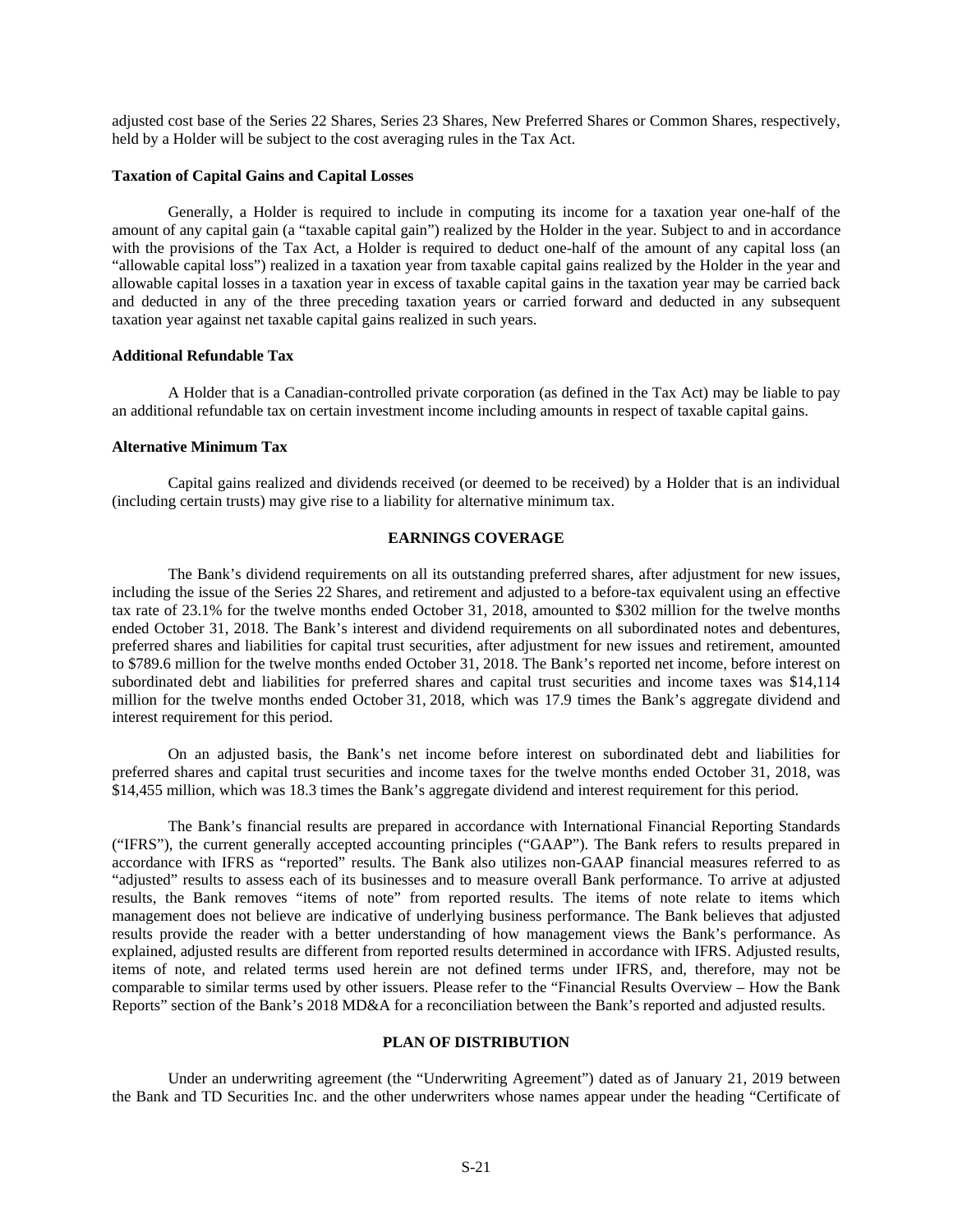the Underwriters" (together, the "Underwriters"), the Bank has agreed to sell and the Underwriters have severally agreed to purchase on January 28, 2019 or such later date as may be agreed upon, but not later than February 28, 2019, subject to the terms and conditions stated therein, all but not less than all of the 14,000,000 Series 22 Shares at a price of \$25.00 per share payable in cash to the Bank against delivery of such Series 22 Shares. The obligations of the Underwriters under the Underwriting Agreement may be terminated if there should occur conditions of national or international consequence which may seriously adversely affect the Canadian financial markets and may also be terminated upon the occurrence of certain stated events. The Underwriters are, however, obligated to take up and pay for all of the Series 22 Shares if any Series 22 Shares are purchased under the Underwriting Agreement.

The Underwriting Agreement provides that the Underwriters will be paid a fee equal to \$0.25 per share in respect of Series 22 Shares sold to certain institutions and \$0.75 per share in respect of all other Series 22 Shares sold, on account of underwriting services rendered in connection with this offering, which fees will be paid out of the general funds of the Bank.

The Underwriters may not, throughout the period of distribution, bid for or purchase the Series 22 Shares. The foregoing restriction is subject to certain exceptions, on the condition that the bid or purchase not be engaged in for the purpose of creating actual or apparent active trading in, or raising the price of the Series 22 Shares. These exceptions include a bid or purchase permitted under the Universal Market Integrity Rules administered by the Investment Industry Regulatory Organization of Canada relating to market stabilization and passive market-making activities and a bid or purchase made for and on behalf of a customer where the order was not solicited during the period of distribution. The Bank has been advised that, in connection with this offering and subject to the foregoing, the Underwriters may over-allot or effect transactions which stabilize or maintain the market price of the Series 22 Shares at a level above that which might otherwise prevail in the open market. Such transactions, if commenced, may be discontinued at any time.

The Underwriters propose to offer the Series 22 Shares initially at the offering price specified on the front cover of this Prospectus Supplement. After the Underwriters have made a reasonable effort to sell all of the Series 22 Shares at the price specified on the cover page, the offering price may be decreased and may be further changed from time to time to an amount not greater than that set out on the cover page.

The TSX has conditionally approved the listing of the Series 22 Shares, the Series 23 Shares and the underlying Common Shares that would be issued upon a Contingent Conversion subject to the Bank fulfilling all of the requirements of the TSX on or before April 18, 2019.

TD Securities Inc., one of the Underwriters, is a wholly-owned subsidiary of the Bank. By virtue of such ownership, the Bank is a related and connected issuer of TD Securities Inc. under applicable securities legislation. The decision to distribute the Series 22 Shares and the determination of the terms of the distribution were made through negotiations between the Bank on the one hand and the Underwriters on the other hand. TD Securities Inc. will not receive any benefit in connection with this offering, other than its share of the Underwriters' fee payable by the Bank.

Under applicable securities laws, RBC Dominion Securities Inc. ("RBC Securities") and Scotia Capital Inc. ("Scotia") are independent underwriters in connection with this offering and are not related or connected to the Bank or to TD Securities Inc. In that capacity, RBC Securities and Scotia have participated with all other Underwriters in due diligence meetings relating to this Prospectus Supplement with the Bank and its representatives and each of RBC Securities and Scotia has reviewed this Prospectus Supplement and has had the opportunity to propose such changes to this Prospectus Supplement as it considered appropriate. In addition, RBC Securities and Scotia have participated, together with the other Underwriters, in the structuring and pricing of this offering.

## **RISK FACTORS**

An investment in the Series 22 Shares is subject to certain risks including those set out in the Prospectus and the following. From time to time, the stock market experiences significant price and volume volatility that may affect the market price of the Series 22 Shares, the Series 23 Shares and the Common Shares for reasons unrelated to the Bank's performance. Also, the financial markets are generally characterized by extensive interconnections among financial institutions. As such, financial difficulties experienced, or a perception in the marketplace of such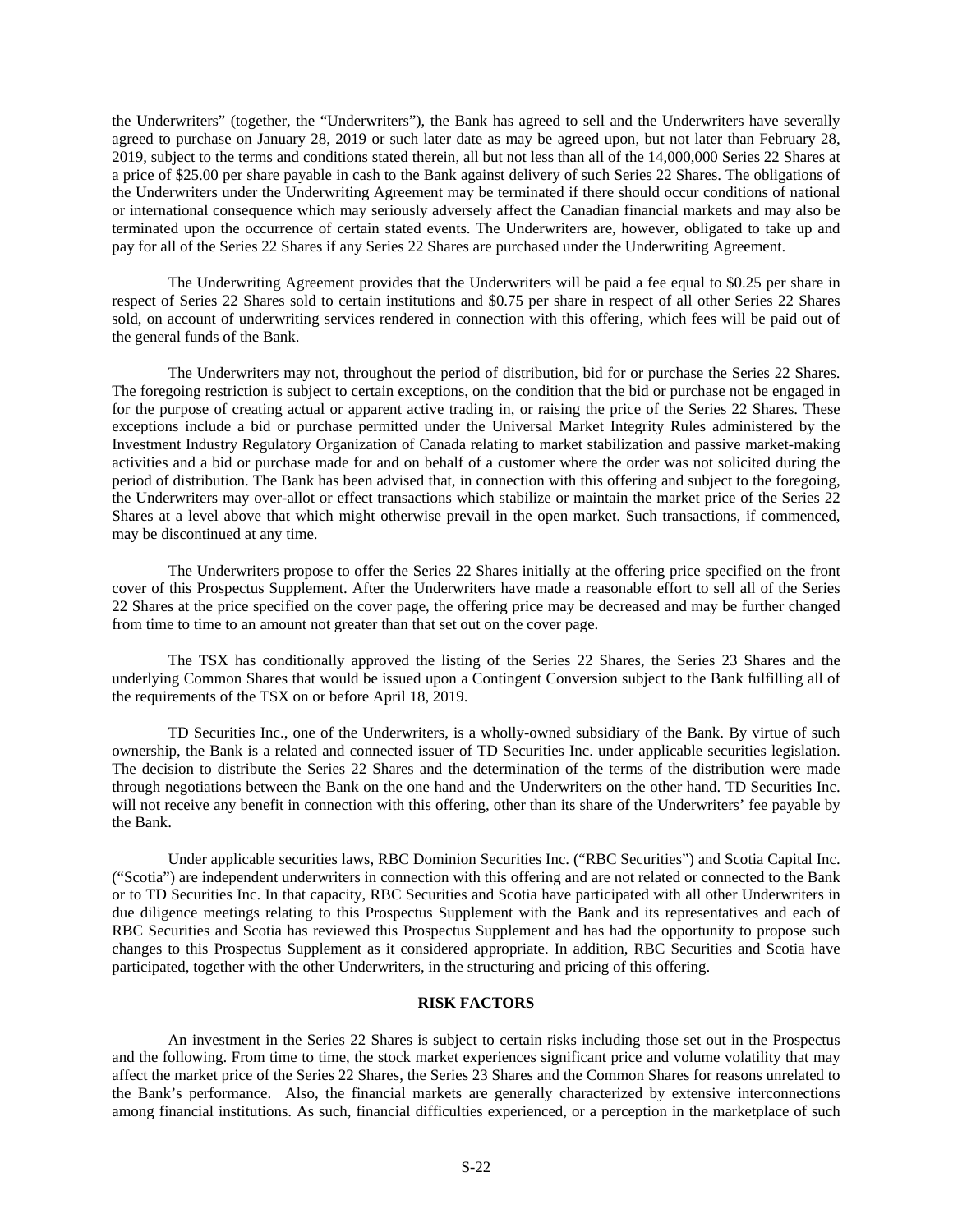difficulties, by other financial institutions in Canada, the United States or other countries could adversely affect the Bank and the market price of the Series 22 Shares, the Series 23 Shares and the Common Shares. Additionally, the Series 22 Shares and the Common Shares are, and the Series 23 Shares will be, subject to market value fluctuations based upon factors which influence the Bank's operations, such as legislative or regulatory developments, competition, technological change and global capital market activity.

## *Automatic Conversion into Common Shares Upon a Trigger Event*

Upon the occurrence of a Trigger Event, an investment in the Series 22 Shares or the Series 23 Shares will automatically become an investment in fully-paid Common Shares without the consent of the holder. See "Details of the Offering — Certain Provisions Common to the Series 22 Shares and the Series 23 Shares — Conversion of Series 22 Shares or Series 23 Shares into Common Shares upon a Trigger Event". After a Contingent Conversion, a holder of Series 22 Shares or Series 23 Shares will no longer have any rights as a preferred shareholder of the Bank and will only have rights as a common shareholder. While the Series 22 Shares, the Series 23 Shares and the Common Shares are all equity capital of the Bank, the claims of holders of Series 22 Shares and Series 23 Shares have certain priority of payment over the claims of holders of Common Shares. Given the nature of a Trigger Event, a holder of Series 22 Shares or Series 23 Shares will become a holder of Common Shares at a time when the Bank's financial condition has deteriorated and, as such, the terms of the Series 22 Shares and Series 23 Shares with respect to priority and rights upon liquidation will not be relevant. If the Bank were to become insolvent or wound-up after the occurrence of a Trigger Event, the holders of the Common Shares may receive, if anything, substantially less than the holders of the Series 22 Shares or the Series 23 Shares might have received had the Series 22 Shares or the Series 23 Shares not been converted into Common Shares. A Contingent Conversion may also occur at a time when a federal or provincial government or other government agency in Canada has provided, or will provide, a capital injection or equivalent support, the terms of which may rank in priority to the Common Shares with respect to the payment of dividends, rights on liquidation or other terms.

## *A Trigger Event Involves a Subjective Determination Outside the Bank's Control*

The decision as to whether a Trigger Event will occur is a subjective determination by the Superintendent that the Bank has ceased, or is about to cease, to be viable and that the conversion of all contingent instruments is reasonably likely, taking into account any other factors or circumstances that are considered relevant or appropriate by the Superintendent, to restore or maintain the viability of the Bank. See the definition of Trigger Event under "Details of the Offering — Certain Provisions Common to the Series 22 Shares and the Series 23 Shares — Definition of Terms".

OSFI has stated that the Superintendent will consult with the Canada Deposit Insurance Corporation, the Bank of Canada, the Department of Finance and the Financial Consumer Agency of Canada prior to making a determination as to the non-viability of a financial institution. The conversion of contingent instruments alone may not be sufficient to restore an institution to viability and other public sector interventions, including liquidity assistance, could be required along with the conversion of contingent instruments to maintain an institution as a going concern.

In assessing whether the Bank has ceased, or is about to cease, to be viable and that, after the conversion of all contingent instruments, it is reasonably likely that the viability of the Bank will be restored or maintained, OSFI has stated that the Superintendent will consider, in consultation with the authorities referred to above, all relevant facts and circumstances. Those facts and circumstances could include, in addition to other public sector interventions, a consideration of whether, among other things:

- the assets of the Bank are, in the opinion of the Superintendent, sufficient to provide adequate protection to the Bank's depositors and creditors;
- the Bank has lost the confidence of depositors or other creditors and the public (for example, ongoing increased difficulty in obtaining or rolling over short-term funding);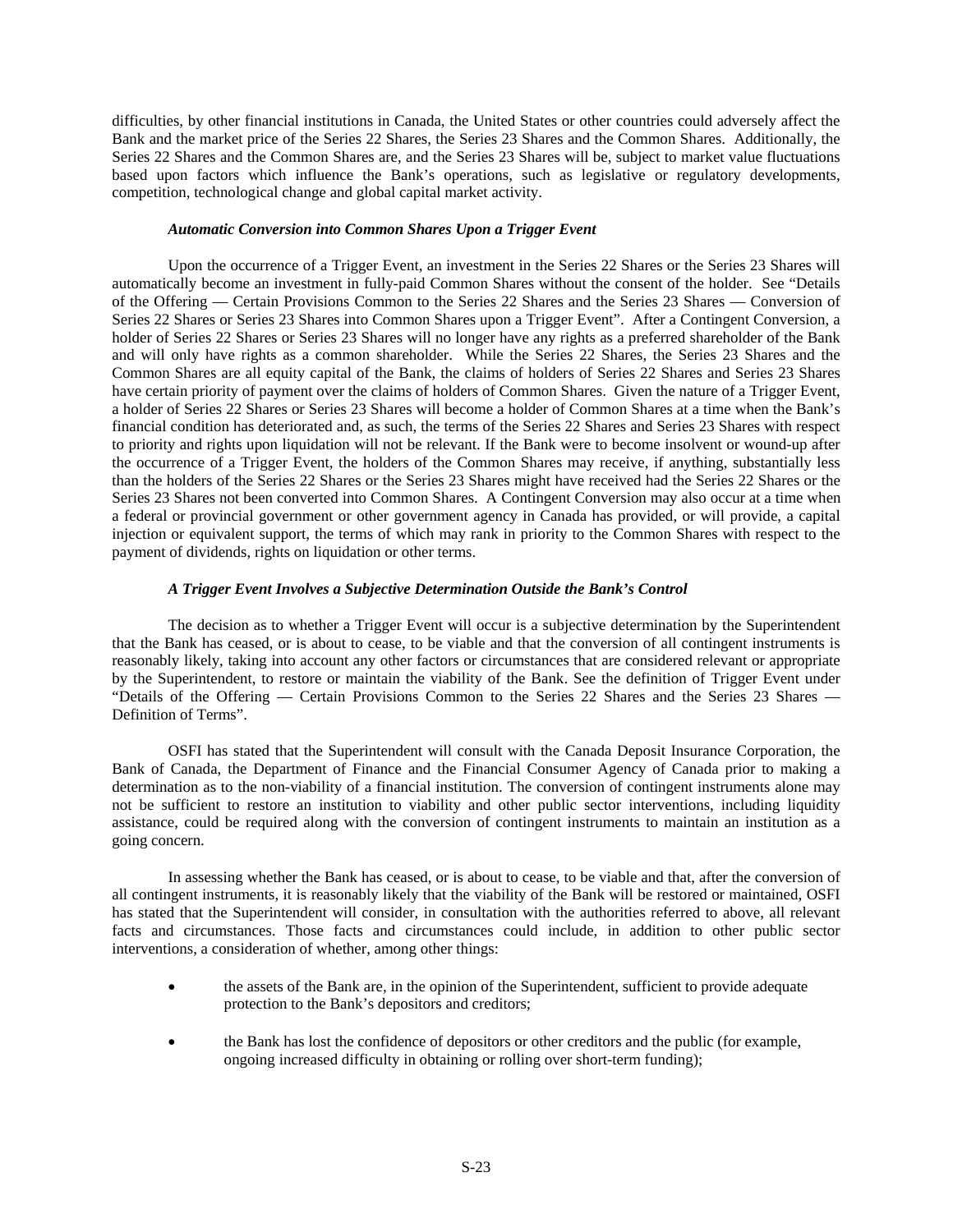- the Bank's regulatory capital has, in the opinion of the Superintendent, reached a level, or is eroding in a manner, that may detrimentally affect its depositors and creditors;
- the Bank has failed to pay any liability that has become due and payable or, in the opinion of the Superintendent, the Bank will not be able to pay its liabilities as they become due and payable;
- the Bank has failed to comply with an order of the Superintendent to increase its capital;
- in the opinion of the Superintendent, any other state of affairs exists in respect of the Bank that may be materially prejudicial to the interests of the Bank's depositors or creditors or the owners of any assets under the Bank's administration; and
- the Bank is unable to recapitalize on its own through the issuance of Common Shares or other forms of regulatory capital (for example, no suitable investor or group of investors exists that is willing or capable of investing in sufficient quantity and on terms that will restore the Bank's viability, nor is there any reasonable prospect of such an investor emerging in the near-term in the absence of conversion of contingent instruments).

If a Contingent Conversion occurs, then the interests of the Bank's depositors, other creditors of the Bank, and holders of the Bank's securities which are not contingent instruments will all rank in priority to the holders of contingent instruments, including the Series 22 Shares and the Series 23 Shares. The Superintendent retains full discretion to choose not to trigger non-viable contingent capital notwithstanding a determination that the Bank has ceased, or is about to cease, to be viable. Under such circumstances, the holders of the Series 22 Shares and the Series 23 Shares could be exposed to losses through the use of other resolution tools or in liquidation.

### *Number and Value of Common Shares to be Received on Contingent Conversion is Variable*

The number of Common Shares to be received for each Series 22 Share and each Series 23 Share upon a Contingent Conversion is calculated by reference to the prevailing market price of Common Shares immediately prior to a Trigger Event, subject to the Floor Price. See "Details of the Offering — Certain Provisions Common to the Series 22 Shares and the Series 23 Shares — Conversion of Series 22 Shares or Series 23 Shares into Common Shares upon a Trigger Event". If there is a Contingent Conversion at a time when the market price of the Common Shares is below the Floor Price, investors will receive Common Shares with an aggregate market price less than the Share Value. Investors may also receive Common Shares with an aggregate market price less than the prevailing market price of the Series 22 Shares or the Series 23 Shares being converted if such shares are trading at a price above the Share Value.

The Bank is expected to have outstanding from time to time other preferred shares and subordinated debt that will automatically convert into Common Shares upon a Trigger Event. In the case of such subordinated debt, the number of Common Shares to be received on conversion will be calculated by reference to the principal amount of such debt, together with accrued and unpaid interest and, in order to take into account the priority of claims in liquidation, holders of subordinated debt are expected to receive economic entitlements which are more favourable than preferred shareholders. Other preferred shares or subordinated debt that are convertible into Common Shares upon a Trigger Event may also use a lower effective floor price (e.g. including using a different multiplier) than that applicable to the Series 22 Shares and the Series 23 Shares to determine the maximum number of Common Shares to be issued to holders of such instruments upon a Contingent Conversion. Accordingly, holders of the Series 22 Shares and the Series 23 Shares will receive Common Shares pursuant to a Contingent Conversion at a time when other preferred shares and subordinated debt are converted into Common Shares, possibly at a conversion rate that is more favourable to the holders of such instruments than the rate applicable to the Series 22 Shares and the Series 23 Shares, thereby causing substantial dilution to holders of Common Shares and the holders of the Series 22 Shares and the Series 23 Shares, who will become holders of Common Shares upon the Trigger Event.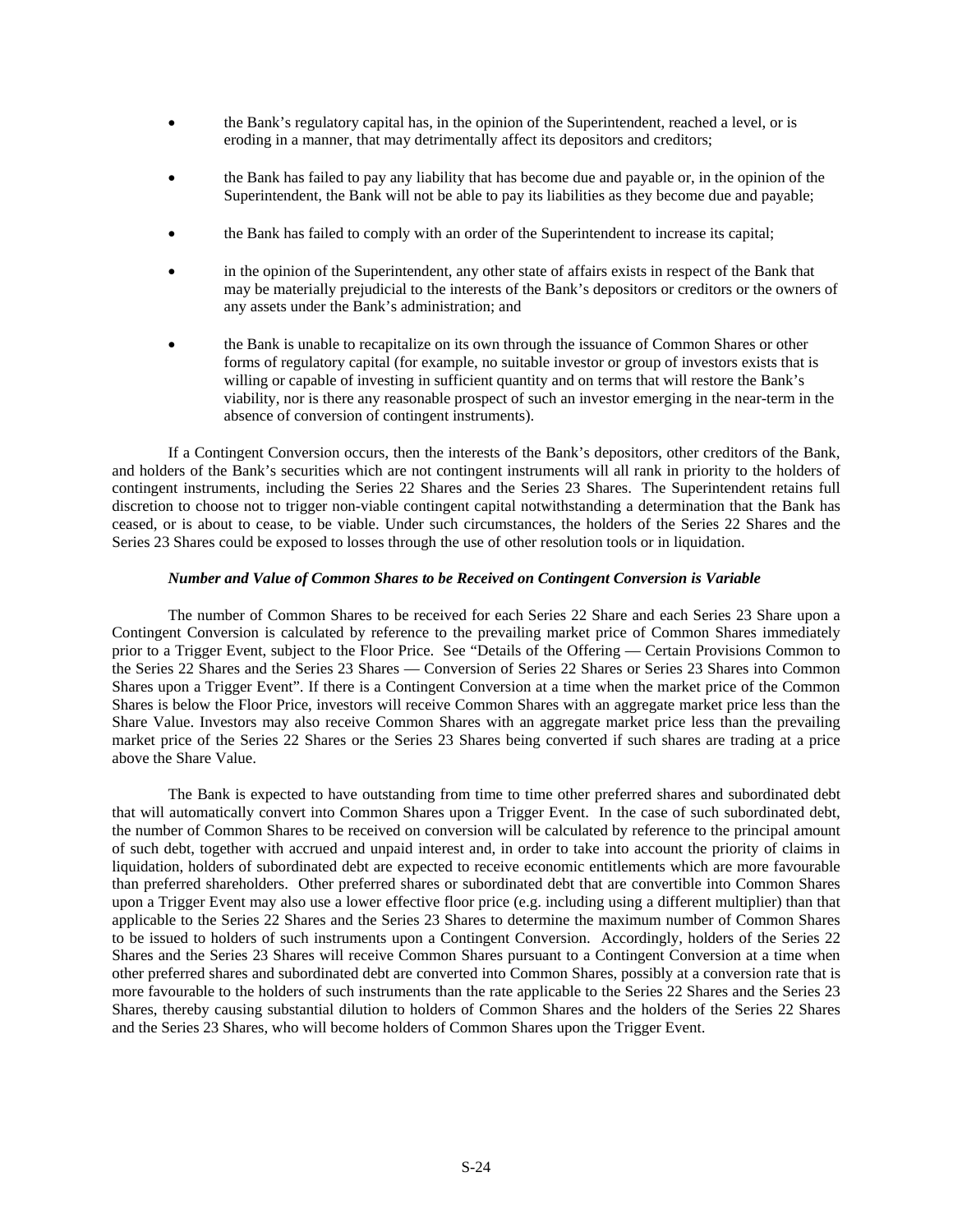### *Common Shares Received on a Contingent Conversion Could be Subject to Further Dilution*

In the circumstances surrounding a Trigger Event, the Superintendent or other governmental authorities or agencies may also require other steps to be taken to restore or maintain the viability of the Bank under Canadian bank resolution powers, such as the injection of new capital and the issuance of additional Common Shares or other securities, including pursuant to a Bail-In Conversion (as defined in the Prospectus). Accordingly, holders of the Series 22 Shares and the Series 23 Shares will receive Common Shares pursuant to a Contingent Conversion at a time when debt obligations of the Bank may be converted into Common Shares, at a conversion rate that is more favourable to the holders of such obligations than the rate applicable to the Series 22 Shares and the Series 23 Shares, and additional Common Shares or other securities ranking in priority to the Common Shares may be issued, thereby causing substantial dilution to holders of Common Shares and the holders of the Series 22 Shares and the Series 23 Shares, who will become holders of Common Shares upon the Trigger Event.

#### *Circumstances Surrounding Contingent Conversion and Effect on Market Price*

The occurrence of a Trigger Event is subject to a subjective determination by the Superintendent that the conversion of all contingent instruments is reasonably likely to restore or maintain the viability of the Bank. See the definition of Trigger Event under "Details of the Offering — Certain Provisions Common to the Series 22 Shares and the Series 23 Shares — Definition of Terms". As a result, a Contingent Conversion may occur in circumstances that are beyond the control of the Bank. Also, even in circumstances where the market expects a Contingent Conversion to occur, the Superintendent may choose not to take that action. Because of the inherent uncertainty regarding the determination of when a Contingent Conversion may occur, it will be difficult to predict, when, if at all, the Series 22 Shares or the Series 23 Shares will be mandatorily converted into Common Shares. Accordingly, trading behavior in respect of the Series 22 Shares or the Series 23 Shares is not necessarily expected to follow trading behavior associated with other types of convertible or exchangeable securities. Any indication, whether real or perceived, that the Bank is trending towards a Trigger Event can be expected to have an adverse effect on the market price of the Series 22 Shares, the Series 23 Shares and the Common Shares, whether or not such Trigger Event actually occurs.

#### *Credit Ratings*

Real or anticipated changes in credit ratings on the Series 22 Shares or the Series 23 Shares may affect the market value of the Series 22 Shares and the Series 23 Shares, respectively. In addition, real or anticipated changes in credit ratings can affect the cost at which the Bank can transact or obtain funding, and thereby affect its liquidity, business, financial condition or results of operation.

## *Rankings on Insolvency or Winding-Up*

The Series 22 Shares and the Series 23 Shares are equity capital of the Bank which, provided such shares have not been converted into Common Shares upon a Trigger Event, rank equally with other Class A First Preferred Shares in the event of an insolvency or winding-up of the Bank. If the Bank becomes insolvent or is wound-up, the Bank's assets must be used to pay deposit liabilities and other debt, including subordinated debt, before payments may be made on the Series 22 Shares, the Series 23 Shares, the other Class A First Preferred Shares and the Common Shares.

Upon a Contingent Conversion of the Series 22 Shares or the Series 23 Shares, the terms of such shares with respect to priority and rights upon liquidation will not be relevant as such securities will have been converted to Common Shares ranking on parity with all other outstanding Common Shares. If the Bank were to become insolvent or wound-up after the occurrence of a Trigger Event, the holders of the Common Shares may receive, if anything, substantially less than the holders of the Series 22 Shares or the Series 23 Shares might have received had the Series 22 Shares or the Series 23 Shares not been converted into Common Shares.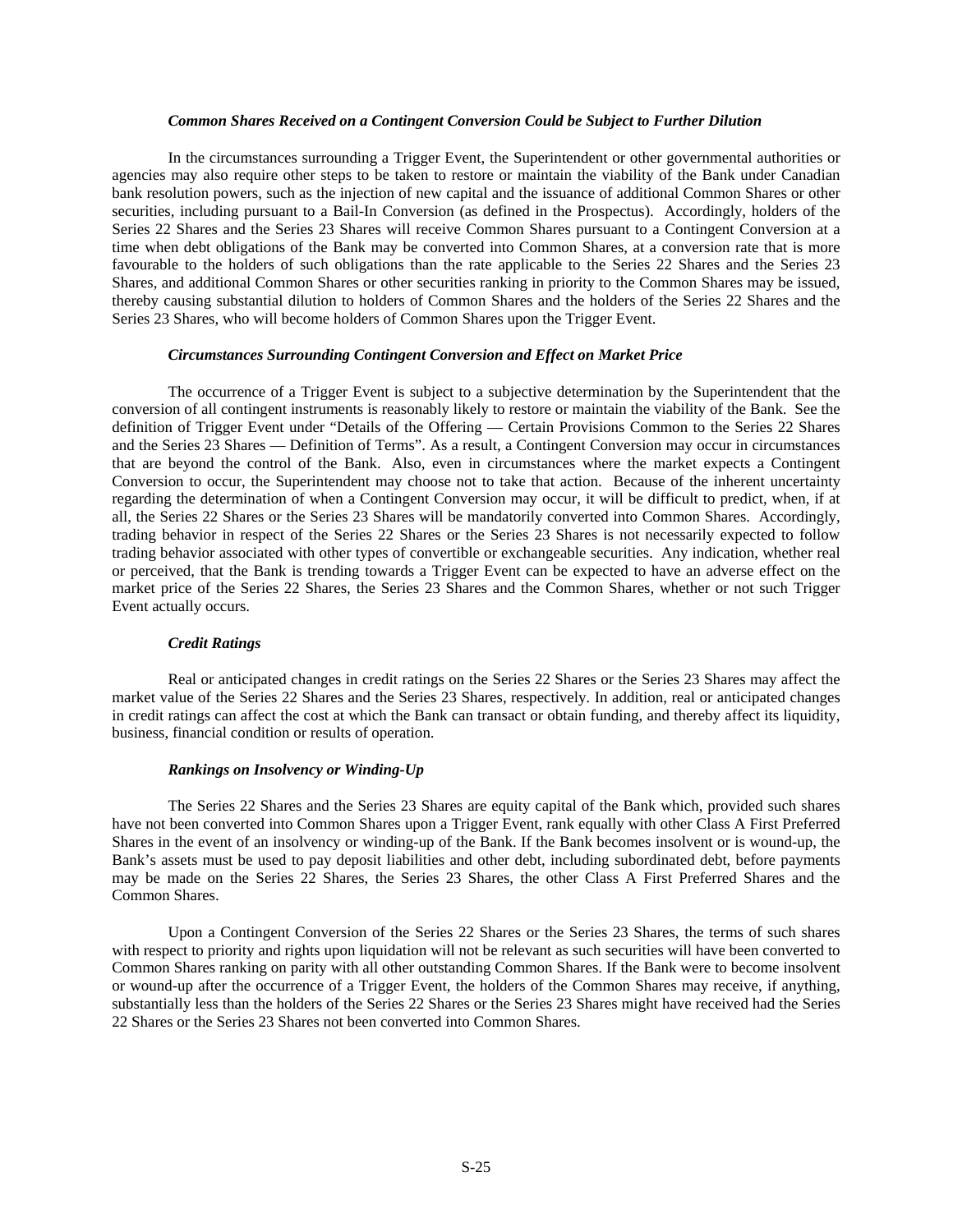## *Market Value Fluctuations*

Prevailing yields on similar securities will also affect the market value of the Series 22 Shares and the Series 23 Shares.

#### *Reset of Dividend Rate*

After the Initial Fixed Rate Period, the dividend rate in respect of the Series 22 Shares and the Series 23 Shares will reset every five years and quarterly, respectively. In each case, the new dividend rate is unlikely to be the same as, and may be lower than, the dividend rate for the applicable preceding dividend period.

#### *No Fixed Maturity Date*

The Series 22 Shares and the Series 23 Shares do not have a fixed maturity date and are not redeemable at the option of the holders of the Series 22 Shares or the Series 23 Shares, as applicable. The ability of a holder to liquidate its holdings of Series 22 Shares or Series 23 Shares, as applicable, may be limited.

### *Automatic Conversion into Series 23 Shares or Series 22 Shares*

An investment in the Series 22 Shares or the Series 23 Shares may become an investment in Series 23 Shares or Series 22 Shares, respectively, without the consent of the holder in the event of an automatic conversion in the circumstances described under "Details of the Offering — Certain Provisions of the Series 22 Shares as a Series — Conversion of Series 22 Shares into Series 23 Shares" and "Details of the Offering — Certain Provisions of the Series 23 Shares as a Series — Conversion of Series 23 Shares into Series 22 Shares" above. Upon the automatic conversion of the Series 22 Shares into Series 23 Shares, the dividend rate on the Series 23 Shares will be a floating rate that is adjusted quarterly by reference to the T-Bill Rate which may vary from time to time while, upon the automatic conversion of the Series 23 Shares into Series 22 Shares, the dividend rate on the Series 22 Shares will be, for each five-year period, a fixed rate that is determined by reference to the Government of Canada Yield on the  $30<sup>th</sup>$ day prior to the first day of each such five-year period. In addition, holders may be prevented from converting their Series 22 Shares into Series 23 Shares, and vice versa, in certain circumstances. See "Details of the Offering — Certain Provisions of the Series 22 Shares as a Series — Conversion of Series 22 Shares into Series 23 Shares" and "Details of the Offering — Certain Provisions of the Series 23 Shares as a Series — Conversion of Series 23 Shares into Series 22 Shares".

### *Bank Recapitalization "Bail-In" Regime*

Holders of the Bank's subordinated notes, preferred shares (including the Series 22 Shares and the Series 23 Shares) and Common Shares, including upon a Contingent Conversion of the Series 22 Shares or the Series 23 Shares, who receive Common Shares following the occurrence of a Trigger Event, may sustain substantial dilution following a Bail-In Conversion including, in the case of holders of subordinated notes or preferred shares, including the Series 22 Shares or the Series 23 Shares, if the conversion rate of other securities is more favourable to the holders of such securities than the rate applicable to holders of subordinated notes or preferred shares. The Bail-In Regulations (as defined in the Prospectus) prescribe that holders of bail-in eligible instruments that are subject to a Bail-In Conversion must receive more Common Shares per dollar amount converted than holders of any subordinate ranking bail-in eligible instruments or NVCC instruments converted.

In addition, the bail-in regime could adversely affect the Bank's cost of funding. See "Recent Developments" in the Prospectus.

#### **USE OF PROCEEDS**

The net proceeds to the Bank from the sale of the Series 22 Shares, after deducting expenses of issue, will be used for general corporate purposes of the Bank.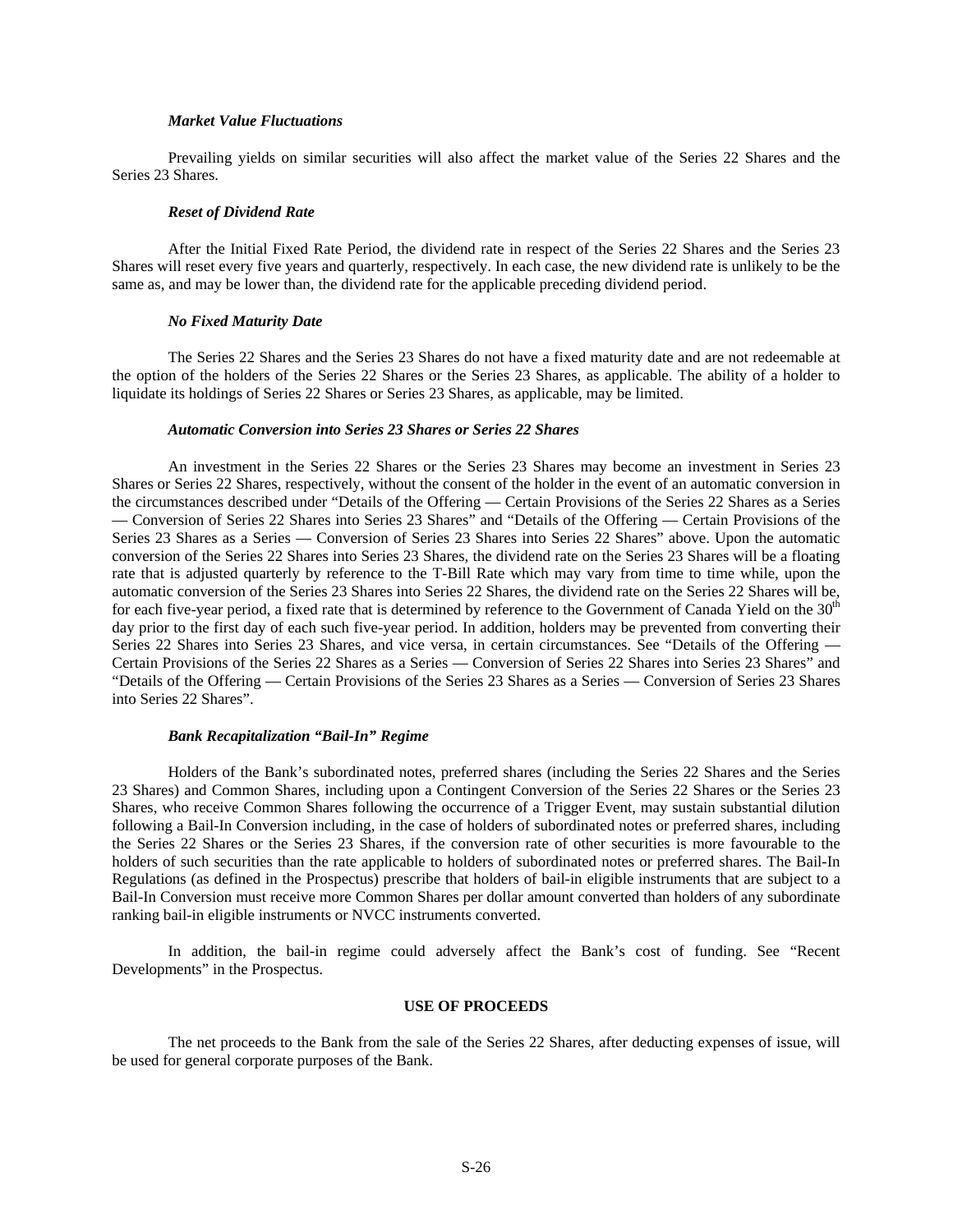## **LEGAL MATTERS**

In connection with the issue and sale of the Series 22 Shares, certain legal matters will be passed upon on behalf of the Bank by McCarthy Tétrault LLP and on behalf of the Underwriters by Fasken Martineau DuMoulin LLP. As of the date hereof, partners, counsel and associates of McCarthy Tétrault LLP and Fasken Martineau DuMoulin LLP, respectively, as a group, beneficially own, directly or indirectly, less than one percent of any securities of the Bank or any associates or affiliates of the Bank.

## **TRANSFER AGENT AND REGISTRAR**

AST Trust Company (Canada), is a transfer agent and registrar for the Series 22 Shares and the Series 23 Shares and is the transfer agent and registrar for each outstanding series of Class A First Preferred Shares and the Common Shares.

#### **PURCHASERS' STATUTORY RIGHTS**

Securities legislation in certain of the provinces and territories of Canada provides purchasers with the right to withdraw from an agreement to purchase securities. This right may be exercised within two business days after receipt or deemed receipt of a prospectus and any amendment. In several of the provinces and territories, the securities legislation further provides a purchaser with remedies for rescission or, in some jurisdictions, revisions of the price or damages if the prospectus and any amendment contains a misrepresentation or is not delivered to the purchaser, provided that the remedies for rescission, revision of the price or damages are exercised by the purchaser within the time limit prescribed by the securities legislation of the purchaser's province or territory. The purchaser should refer to any applicable provisions of the securities legislation of the purchaser's province or territory for the particulars of these rights or consult with a legal adviser.